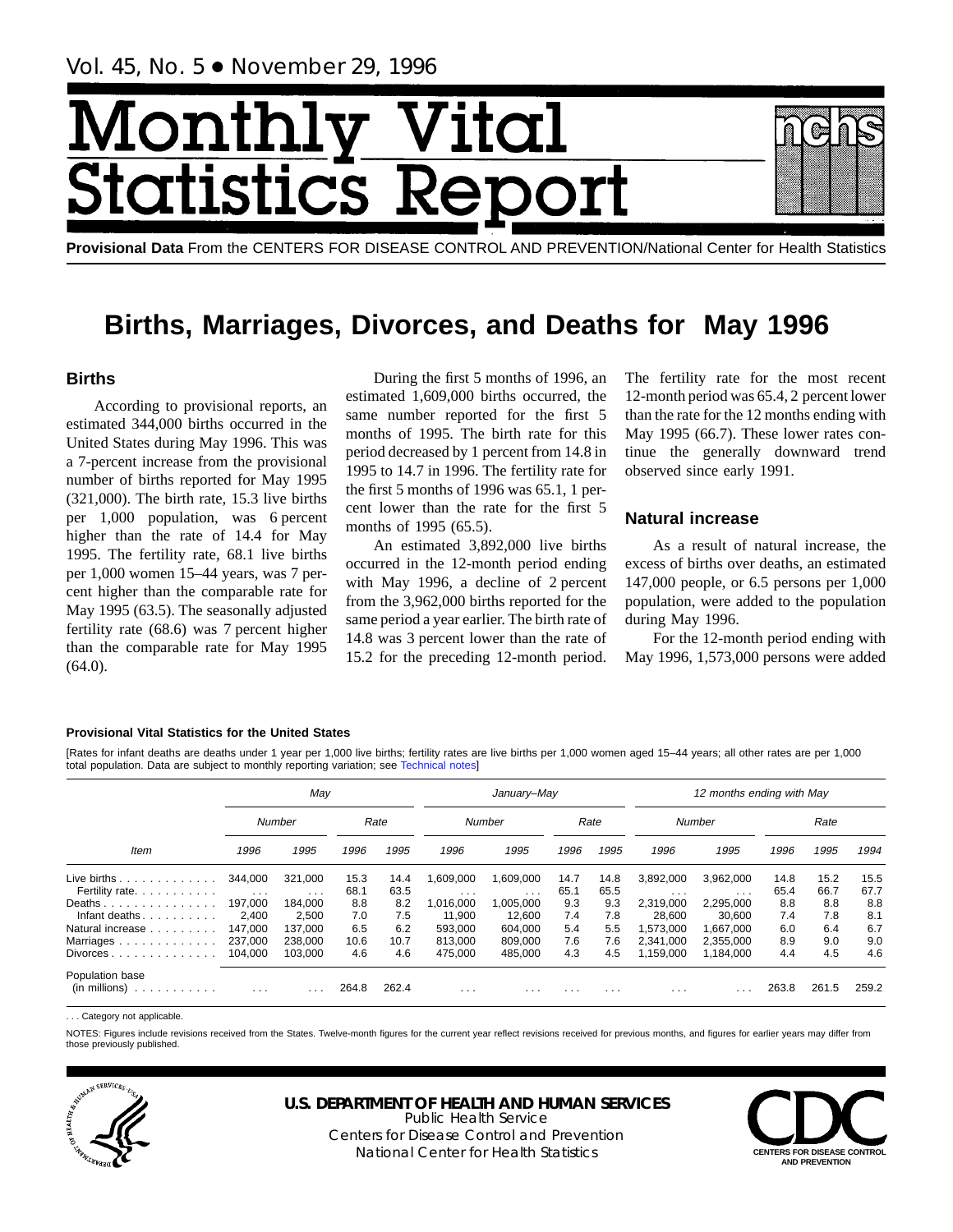to the population. This represented a rate of natural increase of 6.0, 6 percent lower than the rate of 6.4 for the preceding 12-month period. The decline in the rate of natural increase was due to a decrease in the birth rate and a constant death rate.

#### **Marriages**

The estimated number of marriages performed in May 1996 was 237,000, a decrease of less than 1 percent from the number for May 1995 (238,000). The marriage rate per 1,000 population for May was 1 percent lower in 1996 (10.6) than in 1995 (10.7).

The cumulative number of marriages for January–May 1996 (813,000) increased less than 1 percent from the number for the same period a year earlier (809,000). The rate of marriages for this period in 1996 (7.6) was unchanged from the cumulative rate for 1995.

The number of marriages for the 12 months ending with May 1996 (2,341,000) was 1 percent less than the number for the 12 months ending with May 1995 (2,355,000), while the marriage rate for the 1996 12-month period (8.9) was also 1 percent less than the rate for the same period a year ago (9.0).

### **Divorces**

Divorces granted in May 1996 numbered 104,000, 1 percent more than in May a year earlier (103,000). The divorce rate per 1,000 population for May was the same in 1996 as in 1995 (4.6).

The number of divorces for January–May 1996 (475,000) decreased 2 percent from the number for the same period in 1995 (485,000). The divorce rate for this period in 1996 (4.3) declined 4 percent from the rate in 1995 (4.5).

The number and the rate of divorces granted during the 12 months ending with May 1996 were 2 percent lower than the comparable figures for 1995. The number of divorces decreased from 1,184,000 for the 12-month period ending with May 1995 to 1,159,000 for the current 12 month period, while the rate decreased from 4.5 to 4.4.

## **Deaths**

For May 1996 there were an estimated 197,000 deaths in the United





**Provisional seasonally adjusted fertility rates per 1,000 women aged 15–44 years: United States, 1992–96**



**Provisional marriage rates per 1,000 population by month: United States, 1994–96**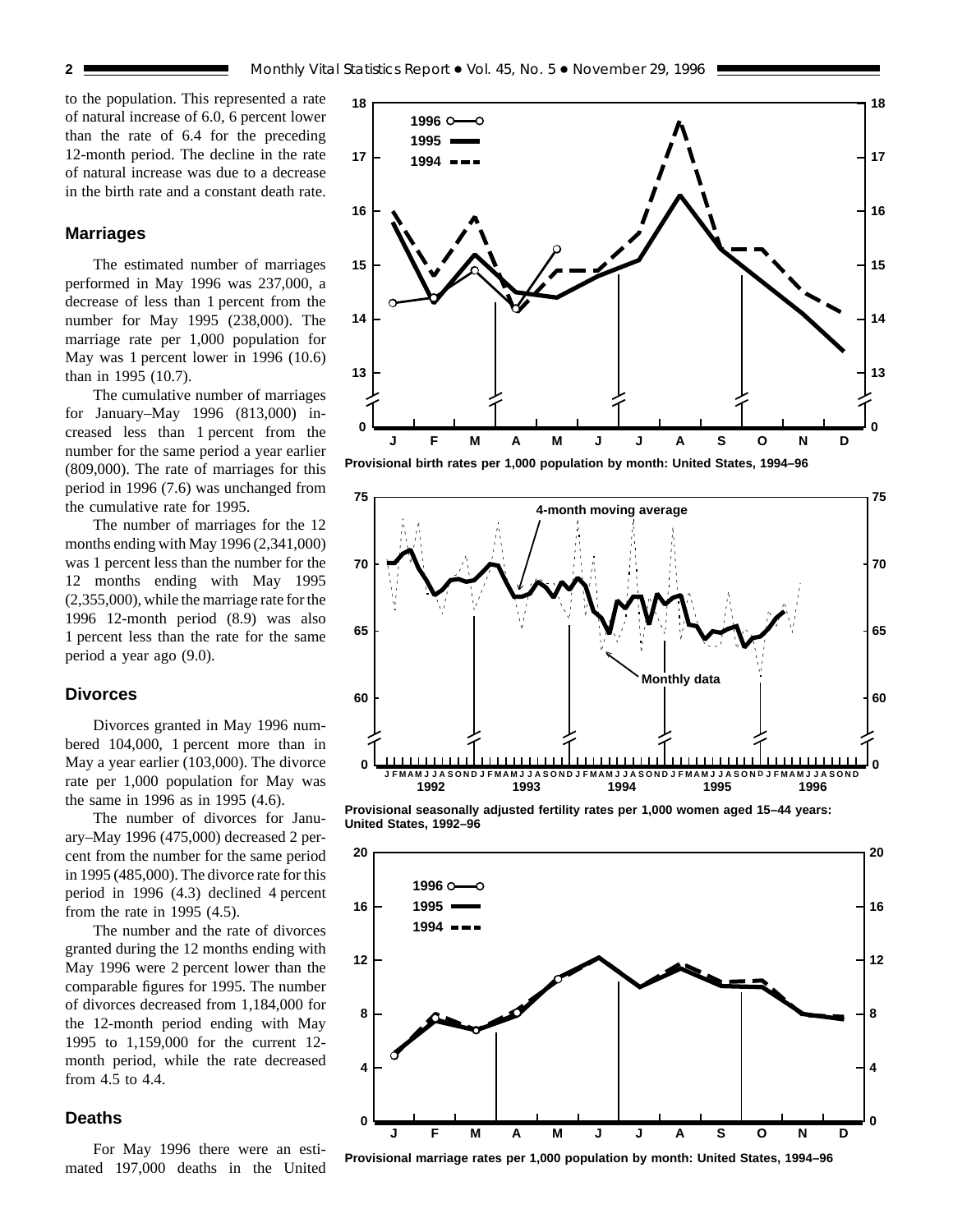States. The death rate was 8.8 deaths per 1,000 population, 7 percent higher than the rate of 8.2 for May a year earlier. Among the 197,000 deaths for May 1996 were 2,400 deaths at ages under 1 year.

According to provisional statistics, there were 1,016,000 deaths during the first 5 months of 1996, 1 percent more than estimated for the first 5 months of 1995 (1,005,000). The death rate, 9.3 per 1,000 population, was the same as the rate for January–May 1995. Among the 1,016,000 deaths for the first 5 months of 1996 were 11,900 deaths at ages under 1 year, yielding an infant mortality rate of 7.4 per 1,000 live births. This rate was 5 percent lower than the rate of 7.8 for the first 5 months of 1995.

The death rate for the 12 months ending with May 1996 was 8.8 deaths per 1,000 population, the same as the rate for the comparable 12-month period a year earlier. The infant mortality rate for this 12-month period was 7.4 per 1,000 live births, 5 percent lower than the rate of 7.8 for the 12 months ending with May 1995.

*Current Mortality Sample, 12 months ending with April 1996—*The provisional death rate for the 12 months ending with April 1996 was 874.7 per 100,000 population, less than 1 percent below the rate of 878.1 for the 12-month period ending April 1995. The provisional age-adjusted death rate for the 12-month period ending with April 1996 was 498.5 per 100,000 U.S. standard million population, 2.3 percent lower than the rate of 510.4 for the 12-month period ending with April 1995. Age-adjusted death rates control for changes and variations in the age composition of the population; therefore, they are better indicators than crude rates for showing changes in mortality risk over time and for showing differences between race-sex groups within the population. The estimated age-adjusted death rates decreased for all the major race-sex groups. By age the death rate for the total population decreased for all age groups except 5–14 years, 15–24 years, 45–54 years, and 85 years and over.

Among the major causes of death, the estimated death rate decreased between the two successive 12-month periods for Chronic liver disease and cirrhosis and Malignant neoplasms of genital organs. The death rate increased between the two



**Provisional death rates per 1,000 population by month: United States, 1994–96**



**Provisional infant mortality rates per 1,000 live births by month: United States, 1994–96**



**Provisional birth rates per 1,000 population for successive 12-month periods ending with month indicated: United States, 1992–96**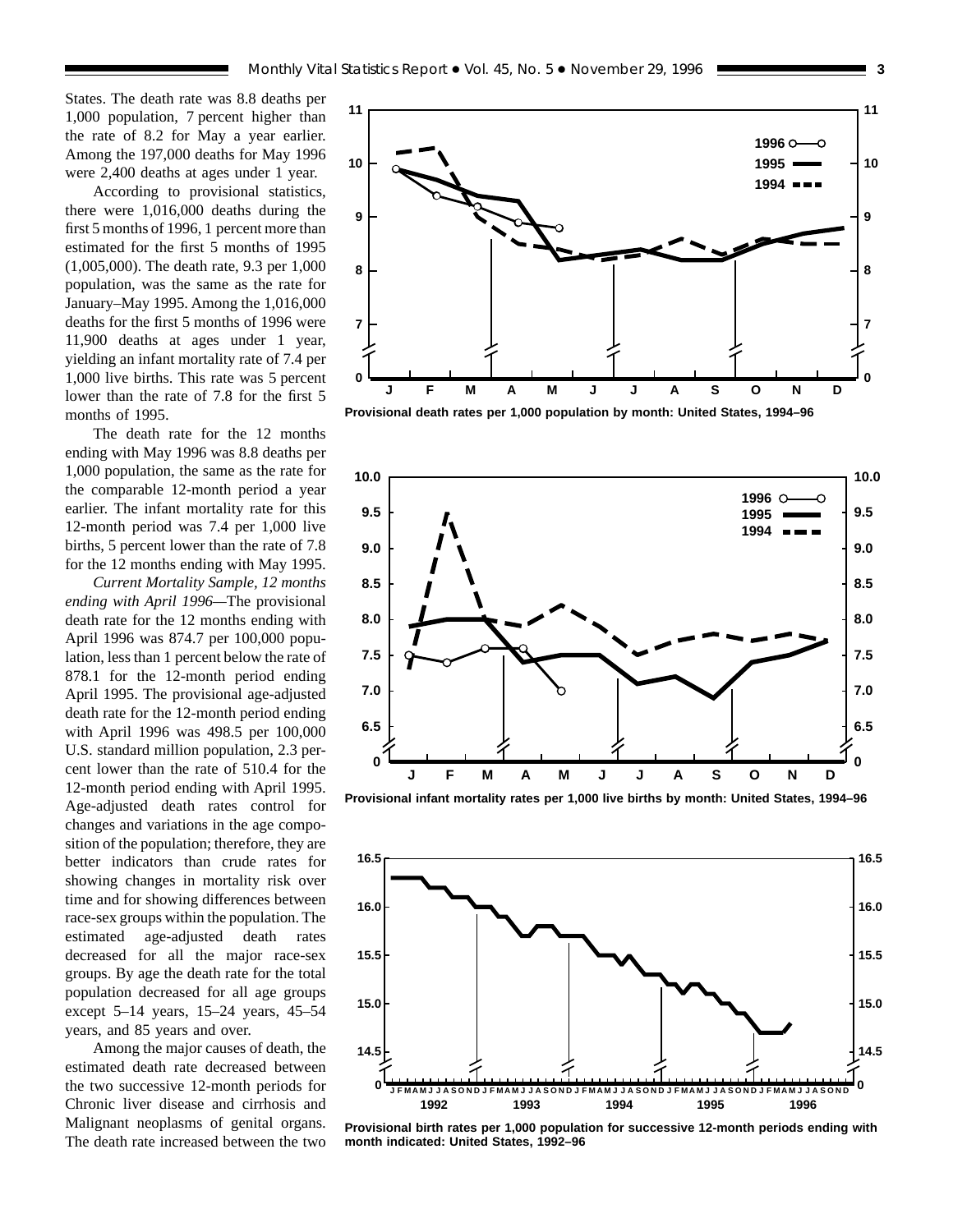successive 12-month periods for Alzheimer's disease. The increase for Alzheimer's disease may reflect changes in diagnostic practices rather than real increases in mortality from this cause.

The death rate for injury by firearms for the 12 months ending with April 1996 was 13.3 per 100,000 population, 8.9 percent less than the rate of 14.6 for the comparable 12-month period a year earlier.

The infant mortality rate for the 12 months ending with April 1996 was 745.3 per 100,000 live births, 4.6 percent lower than the rate of 781.2 for the same 12-month period a year earlier. For infants under 28 days, the 12-month rate ending April 1996 was 478.7 compared with a rate of 494.9 for the 12-month period a year earlier. The infant mortality rate for infants 28 days–11 months was 265.7 compared with a rate of 287.6 for the 12-month period a year earlier. The changes in the mortality rates for infants under 28 days and for those 28 days–11 months were not statistically significant.



**Provisional marriage rates per 1,000 population for successive 12-month periods ending with month indicated: United States, 1992–96**



**Provisional divorce rates per 1,000 population for successive 12-month periods ending with month indicated: United States, 1992–96**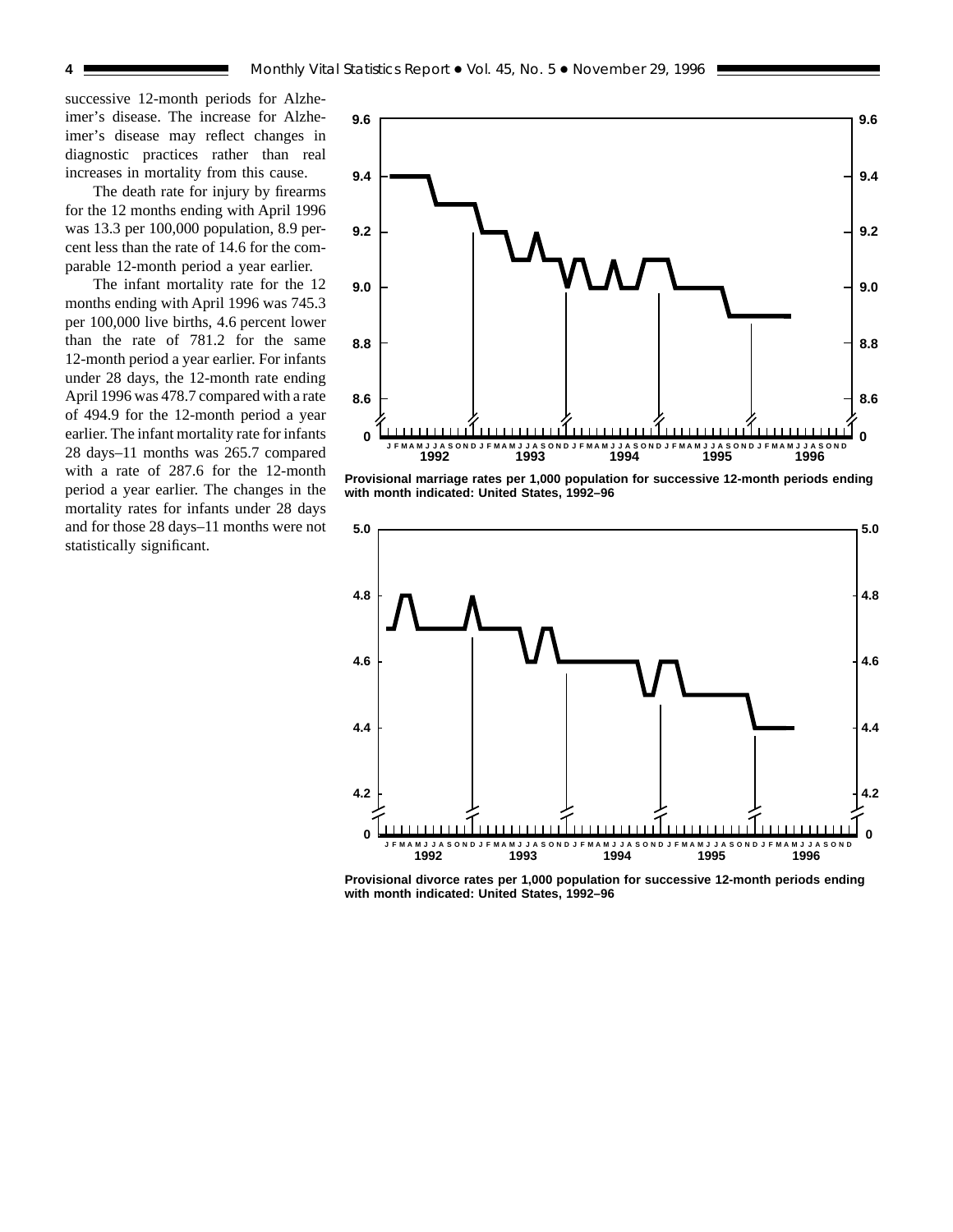



**Provisional death rates per 1,000 population for successive 12-month periods ending with month indicated: United States, 1992–96**



**Provisional infant mortality rates per 1,000 live births for successive 12-month periods ending with month indicated: United States, 1992–96**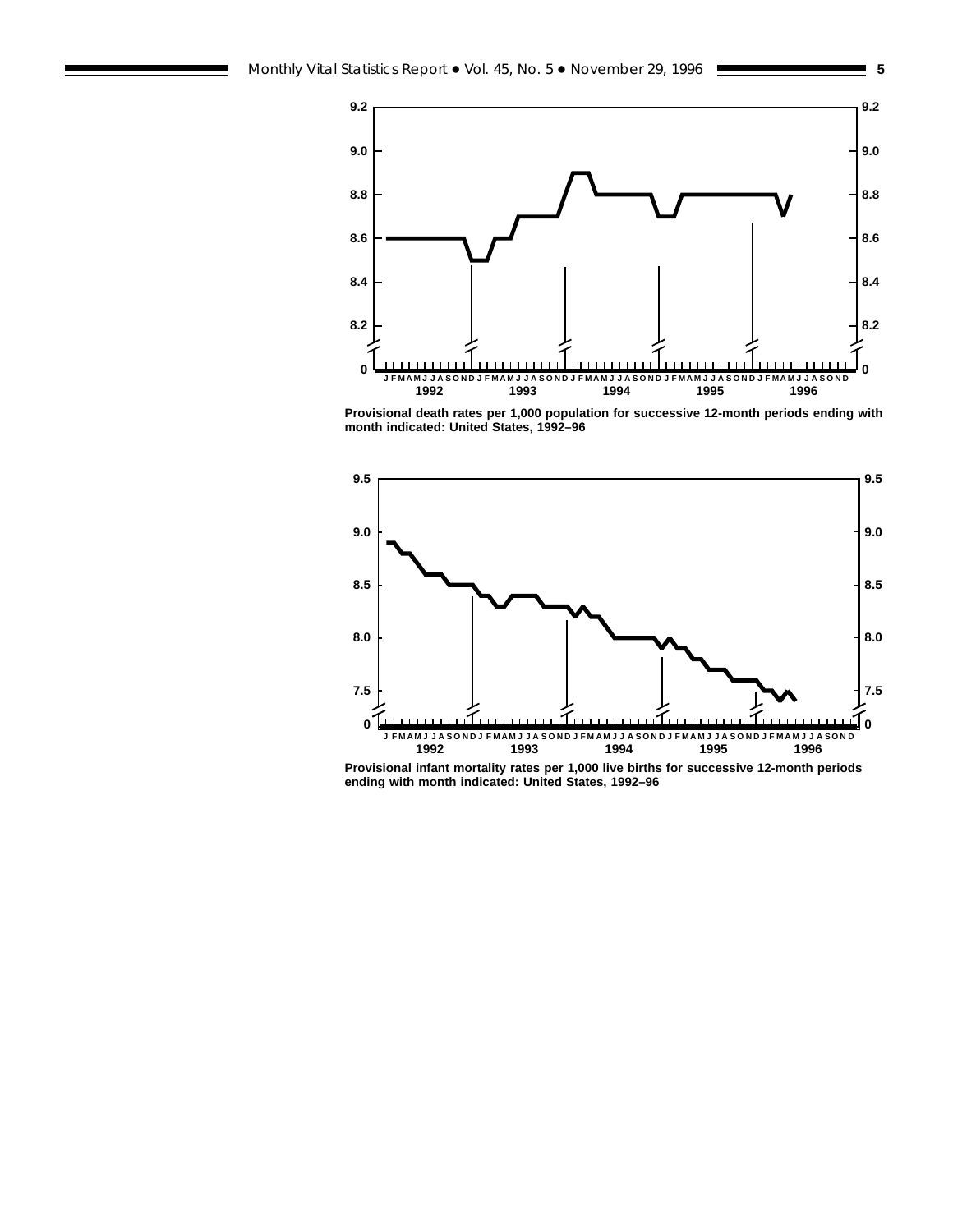#### **Table 1. Provisional number of live births, marriages, divorces, deaths, and infant deaths and rates, by month: United States, January 1995–May 1996**

[Data are provisional and are subject to monthly reporting variation; see [Technical notes\]](#page-16-0)

|                                                                                                          |         |                                 | Live births                              |                                 |         | Marriages                       |         | <b>Divorces</b>                  |         | Deaths |       | Infant deaths |
|----------------------------------------------------------------------------------------------------------|---------|---------------------------------|------------------------------------------|---------------------------------|---------|---------------------------------|---------|----------------------------------|---------|--------|-------|---------------|
|                                                                                                          |         |                                 | Rate per 1,000 women<br>aged 15-44 years |                                 |         |                                 |         |                                  |         |        |       |               |
| Rate per<br>1,000<br>Seasonally<br>Unadjusted<br>adjusted <sup>1</sup><br>Period<br>population<br>Number | Number  | Rate per<br>1.000<br>population | Number                                   | Rate per<br>1.000<br>population | Number  | Rate per<br>1.000<br>population | Number  | Rate per<br>1,000<br>live births |         |        |       |               |
| 1995:                                                                                                    |         |                                 |                                          |                                 |         |                                 |         |                                  |         |        |       |               |
| January $\ldots$ , $\ldots$                                                                              | 350,000 | 15.8                            | 69.4                                     | 72.8                            | 111.000 | 5.1                             | 96,000  | 4.3                              | 220,000 | 9.9    | 2,700 | 7.9           |
| February                                                                                                 | 287.000 | 14.3                            | 63.1                                     | 64.3                            | 146.000 | 7.5                             | 89,000  | 4.4                              | 194.000 | 9.7    | 2,400 | 8.0           |
| March<br>and and and and and                                                                             | 338,000 | 15.2                            | 67.1                                     | 68.0                            | 148,000 | 6.8                             | 98.000  | 4.4                              | 208,000 | 9.4    | 2,700 | 8.0           |
| April                                                                                                    | 313.000 | 14.5                            | 64.1                                     | 65.8                            | 165,000 | 7.9                             | 98,000  | 4.6                              | 200,000 | 9.3    | 2,300 | 7.4           |
| May<br>.                                                                                                 | 321,000 | 14.4                            | 63.5                                     | 64.0                            | 238,000 | 10.7                            | 103.000 | 4.6                              | 184.000 | 8.2    | 2,500 | 7.5           |
| June<br>.                                                                                                | 318,000 | 14.8                            | 65.2                                     | 63.8                            | 263,000 | 12.2                            | 104,000 | 4.8                              | 180,000 | 8.3    | 2,400 | 7.5           |
| July                                                                                                     | 337.000 | 15.1                            | 66.6                                     | 64.0                            | 224,000 | 10.0                            | 97,000  | 4.4                              | 188.000 | 8.4    | 2,400 | 7.1           |
| August $\ldots$ , $\ldots$ , $\ldots$                                                                    | 364.000 | 16.3                            | 72.1                                     | 68.0                            | 254,000 | 11.4                            | 99,000  | 4.4                              | 184,000 | 8.2    | 2,400 | 7.2           |
| September.                                                                                               | 331,000 | 15.3                            | 67.6                                     | 63.7                            | 219,000 | 10.1                            | 99,000  | 4.6                              | 178,000 | 8.2    | 2,200 | 6.9           |
| October                                                                                                  | 328,000 | 14.7                            | 64.9                                     | 65.2                            | 224,000 | 10.0                            | 98,000  | 4.4                              | 190,000 | 8.5    | 2,500 | 7.4           |
| November                                                                                                 | 306.000 | 14.1                            | 62.6                                     | 64.6                            | 174,000 | 8.0                             | 95,000  | 4.4                              | 188.000 | 8.7    | 2,300 | 7.5           |
| December                                                                                                 | 300,000 | 13.4                            | 59.3                                     | 61.6                            | 169,000 | 7.6                             | 92,000  | 4.1                              | 197,000 | 8.8    | 2,400 | 7.7           |
| 1996:                                                                                                    |         |                                 |                                          |                                 |         |                                 |         |                                  |         |        |       |               |
| January. $\ldots$ .                                                                                      | 320,000 | 14.3                            | 63.5                                     | 66.6                            | 106,000 | 4.9                             | 97,000  | 4.3                              | 221,000 | 9.9    | 2,400 | 7.5           |
| February                                                                                                 | 302.000 | 14.4                            | 64.1                                     | 65.4                            | 155.000 | 7.7                             | 86.000  | 4.1                              | 198,000 | 9.4    | 2,300 | 7.4           |
| March<br>.                                                                                               | 334.000 | 14.9                            | 66.3                                     | 67.2                            | 147.000 | 6.8                             | 94,000  | 4.2                              | 206,000 | 9.2    | 2,500 | 7.6           |
| April<br>.                                                                                               | 309.000 | 14.2                            | 63.3                                     | 64.9                            | 169,000 | 8.1                             | 96,000  | 4.4                              | 194,000 | 8.9    | 2,400 | 7.6           |
| May<br>.                                                                                                 | 344,000 | 15.3                            | 68.1                                     | 68.6                            | 237,000 | 10.6                            | 104,000 | 4.6                              | 197,000 | 8.8    | 2,400 | 7.0           |

<sup>1</sup>The method of seasonal adjustment, developed by the U.S. Bureau of the Census, is described in *The X-11 Variant of the Census Method II Seasonal Adjustment Program*, Technical Paper<br>No. 15 (1967 revision).

NOTE: Figures include all revisions received from the States and, therefore, may differ from those previously published.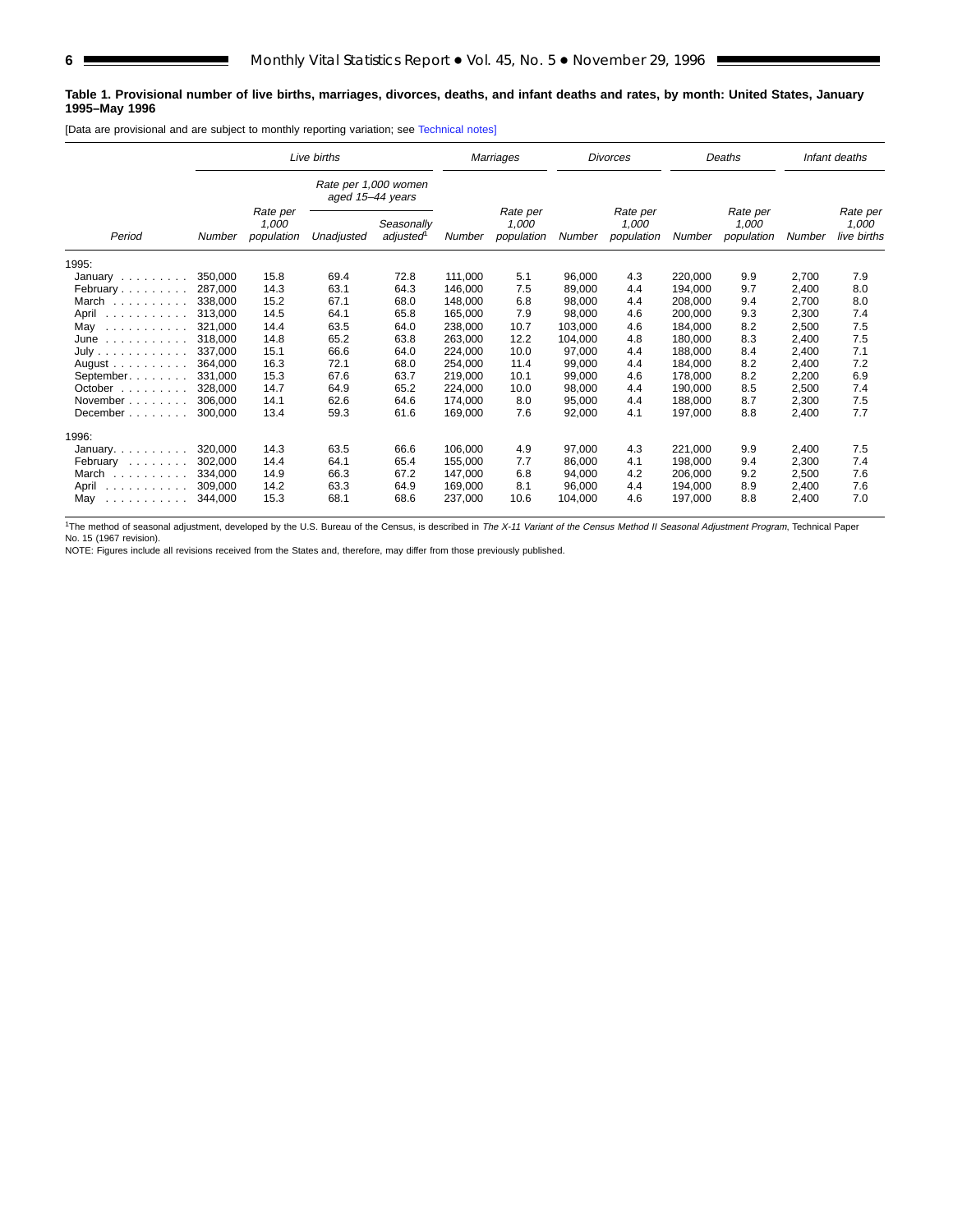<span id="page-6-0"></span>[Data are estimates by State of residence; see [Technical notes\]](#page-16-0)

|                                                            | Live births               |                           |                             |                             |                             |                          | Deaths                   |                             |                             |                             |  |  |
|------------------------------------------------------------|---------------------------|---------------------------|-----------------------------|-----------------------------|-----------------------------|--------------------------|--------------------------|-----------------------------|-----------------------------|-----------------------------|--|--|
|                                                            |                           | May                       |                             | January–May                 |                             |                          | May                      |                             | January–May                 |                             |  |  |
| Area                                                       | 1996                      | 1995                      | 1996                        | 1995                        | 1994                        | 1996                     | 1995                     | 1996                        | 1995                        | 1994                        |  |  |
|                                                            | 26,790                    | 16,243                    | 81,128                      | 75,162                      | 72,653                      | 9,701                    | 8,401                    | 48,378                      | 50,619                      | 51,153                      |  |  |
|                                                            | 1,316                     | 1,178                     | 5,560                       | 5,521                       | 5,799                       | 765                      | 903                      | 4,726                       | 4,718                       | 4,833                       |  |  |
|                                                            | 1,380                     | 743                       | 5,372                       | 5,587                       | 6,076                       | 815                      | 738                      | 3,873                       | 4,040                       | 3,853                       |  |  |
|                                                            | 719                       | 522                       | 2,830                       | 2,743                       | 2,603                       | 443                      | 463                      | 2,174                       | 2,309                       | 1,982                       |  |  |
| Massachusetts                                              | 19,027                    | 7,961                     | 46,901                      | 34,660                      | 34,951                      | 4,373                    | 3,396                    | 22,212                      | 24,012                      | 24,197                      |  |  |
| Rhode Island                                               | 1,070                     | 1,258                     | 5,096                       | 4,937                       | 5,266                       | 844                      | 766                      | 4,030                       | 4,169                       | 4,038                       |  |  |
|                                                            | 3,278                     | 4,581                     | 15,369                      | 21,714                      | 17,958                      | 2,461                    | 2,135                    | 11,363                      | 11,371                      | 12,250                      |  |  |
|                                                            | 44,842                    | 40,624                    | 214,179                     | 209.302                     | 224,558                     | 32,072                   | 29,807                   | 159,545                     | 163.582                     | 159,983                     |  |  |
|                                                            | 22,963                    | 21,885                    | 111,142                     | 106,084                     | 115,925                     | 15,789                   | 13,769                   | 72.726                      | 74,553                      | 72,397                      |  |  |
|                                                            | 9,427                     | 6,351                     | 40,945                      | 40,056                      | 43,698                      | 5,712                    | 6,215                    | 31,010                      | 33,288                      | 31,412                      |  |  |
| Pennsylvania                                               | 12,452                    | 12,388                    | 62,092                      | 63,162                      | 64,935                      | 10,571                   | 9,823                    | 55,809                      | 55,741                      | 56,174                      |  |  |
| East North Central<br>Ohio                                 | 50,102<br>10,164<br>6,348 | 53,859<br>12,982<br>7,776 | 251,111<br>58,965<br>30,690 | 250,902<br>61,187<br>29,887 | 265,272<br>68,797<br>33,235 | 30,150<br>7,699<br>3,215 | 32,370<br>8,833<br>4,073 | 166,537<br>45,052<br>20,088 | 168,296<br>45,761<br>21,711 | 172,518<br>47,443<br>22,981 |  |  |
|                                                            | 14,944                    | 16,129                    | 74,202                      | 75,589                      | 76,514                      | 8,631                    | 8,638                    | 45,200                      | 46,408                      | 46,505                      |  |  |
| Michigan                                                   | 12,966                    | 10,627                    | 59,330                      | 56,344                      | 57,667                      | 6,959                    | 6,966                    | 36,351                      | 35,269                      | 35,796                      |  |  |
| Wisconsin                                                  | 5,680                     | 6,345                     | 27,924                      | 27,895                      | 29,059                      | 3,646                    | 3,860                    | 19,846                      | 19,147                      | 19,793                      |  |  |
|                                                            | 19,382                    | 19,848                    | 103,596                     | 102,424                     | 104,566                     | 13,530                   | 13,712                   | 76,485                      | 75,304                      | 74,901                      |  |  |
| Minnesota                                                  | 5,549                     | 5,881                     | 26,300                      | 25,902                      | 26,782                      | 2,966                    | 3,054                    | 15,766                      | 15,809                      | 15,719                      |  |  |
|                                                            | 2,498                     | 2,033                     | 13,349                      | 12,517                      | 14,437                      | 2,205                    | 2,308                    | 14,408                      | 11,050                      | 11,581                      |  |  |
|                                                            | 5,633                     | 5,265                     | 30,437                      | 30,608                      | 31,569                      | 4,192                    | 4,000                    | 24,104                      | 26,174                      | 25,166                      |  |  |
|                                                            | 643                       | 798                       | 3,368                       | 3,661                       | 3,472                       | 509                      | 509                      | 2,500                       | 2,625                       | 2,520                       |  |  |
|                                                            | 877                       | 1,178                     | 3,918                       | 4,667                       | 4,297                       | 614                      | 685                      | 2,578                       | 3,002                       | 2,936                       |  |  |
| Nebraska                                                   | 1,619                     | 1,856                     | 9,451                       | 9,582                       | 9,315                       | 1,045                    | 1,215                    | 6,410                       | 6,501                       | 6,359                       |  |  |
|                                                            | 2,563                     | 2,837                     | 16,773                      | 15,487                      | 14,694                      | 1,999                    | 1,941                    | 10,719                      | 10,143                      | 10,620                      |  |  |
|                                                            | 51,094                    | 55,081                    | 264,040                     | 273,549                     | 267,810                     | 37,021                   | 34,930                   | 196,681                     | 192,739                     | 188,584                     |  |  |
|                                                            | 809                       | 970                       | 4,256                       | 4,110                       | 4,194                       | 556                      | 562                      | 2,777                       | 2,673                       | 2,637                       |  |  |
|                                                            | 5,612                     | 6,298                     | 28,926                      | 30,067                      | 26,066                      | 3,670                    | 3,310                    | 18,076                      | 17,313                      | 16,207                      |  |  |
| District of Columbia                                       | 687                       | 787                       | 3,376                       | 3,745                       | 4,072                       | 484                      | 559                      | 2,600                       | 2,809                       | 2,946                       |  |  |
|                                                            | 7,384                     | 7,834                     | 34,055                      | 40,885                      | 38,319                      | 4,332                    | 4,334                    | 22,502                      | 23,367                      | 24,166                      |  |  |
| West Virginia                                              | 1,076                     | 1,589                     | 7,793                       | 8,932                       | 9,598                       | 1,805                    | 1,707                    | 8,104                       | 8,753                       | 9,076                       |  |  |
|                                                            | 6,572                     | 9,719                     | 42,593                      | 42,568                      | 40,849                      | 5,594                    | 5,001                    | 29,461                      | 28,221                      | 28,583                      |  |  |
| South Carolina                                             | 4,505                     | 4,783                     | 21,174                      | 20,770                      | 21,296                      | 3,090                    | 2,455                    | 15,300                      | 14,204                      | 13,716                      |  |  |
|                                                            | 9,977                     | 9,615                     | 47,797                      | 48,272                      | 44,592                      | 5,076                    | 5,089                    | 27,148                      | 25,879                      | 25,394                      |  |  |
|                                                            | 14,472                    | 13,486                    | 74,070                      | 74,200                      | 78,824                      | 12,414                   | 11,913                   | 70,713                      | 69,520                      | 65,859                      |  |  |
|                                                            | 20,283                    | 19,759                    | 90,786                      | 92,162                      | 94,759                      | 13,816                   | 13,469                   | 69,330                      | 69,872                      | 69,013                      |  |  |
|                                                            | 4,247                     | 4,359                     | 21,647                      | 20,343                      | 21,267                      | 3,019                    | 3,227                    | 16,754                      | 17,572                      | 16,894                      |  |  |
|                                                            | 8,136                     | 7,298                     | 28,082                      | 29,917                      | 30,556                      | 5,228                    | 4,812                    | 21,422                      | 22,227                      | 20,595                      |  |  |
|                                                            | 4,460                     | 4,593                     | 24,790                      | 25,318                      | 25,738                      | 3,341                    | 3,252                    | 19,323                      | 18,587                      | 19,575                      |  |  |
|                                                            | 3,440                     | 3,509                     | 16,267                      | 16,584                      | 17,198                      | 2,228                    | 2,178                    | 11,831                      | 11,486                      | 11,949                      |  |  |
|                                                            | 41.682                    | 37,970                    | 199,305                     | 204,770                     | 195,906                     | 20,562                   | 19,292                   | 109,064                     | 103,861                     | 106.611                     |  |  |
|                                                            | 2,561                     | 2,654                     | 13,984                      | 13,528                      | 14,029                      | 1,944                    | 2,095                    | 11,027                      | 10,760                      | 12,121                      |  |  |
|                                                            | 6,017                     | 5,908                     | 27,842                      | 28,625                      | 29,214                      | 2,780                    | 3,248                    | 18,709                      | 17,087                      | 18,558                      |  |  |
| Oklahoma                                                   | 4,727                     | 4,595                     | 19,079                      | 19,353                      | 18,786                      | 2,696                    | 2,674                    | 14,700                      | 14,186                      | 14.298                      |  |  |
| $Texas1$                                                   | 28,377                    | 24,813                    | 138,400                     | 143,264                     | 133,877                     | 13,142                   | 11,275                   | 64,628                      | 61,828                      | 61,634                      |  |  |
|                                                            | 24,094                    | 20,312                    | 105,010                     | 102,610                     | 99,631                      | 10,962                   | 9,532                    | 52,507                      | 49,266                      | 46,560                      |  |  |
| Montana                                                    | 947                       | 987                       | 4,492                       | 4,535                       | 4,467                       | 634                      | 612                      | 3,254                       | 3,261                       | 3,091                       |  |  |
|                                                            | 1,605                     | 1,485                     | 7,852                       | 6,970                       | 7,184                       | 712                      | 710                      | 3,587                       | 3,517                       | 3,596                       |  |  |
| Wyoming $\ldots \ldots \ldots \ldots \ldots \ldots \ldots$ | 436                       | 555                       | 2,469                       | 2,689                       | 2,626                       | 287                      | 329                      | 1,434                       | 1,603                       | 1,448                       |  |  |
|                                                            | 4,438                     | 4,642                     | 20,362                      | 21,868                      | 22,617                      | 1,959                    | 2,034                    | 11,045                      | 10,719                      | 10,518                      |  |  |
|                                                            | 2,086                     | 2,297                     | 10,928                      | 10,962                      | 11,571                      | 1,230                    | 903                      | 5,762                       | 5,325                       | 5,319                       |  |  |
|                                                            | 9,397                     | 5,992                     | 34,678                      | 31,916                      | 26,384                      | 4,102                    | 2,919                    | 16,823                      | 14,791                      | 13,170                      |  |  |
|                                                            | 3,350                     | 3,382                     | 16,131                      | 15,884                      | 15,940                      | 986                      | 1,049                    | 4,830                       | 4,627                       | 4,377                       |  |  |
|                                                            | 1,835                     | 972                       | 8,098                       | 7,786                       | 8,842                       | 1,052                    | 976                      | 5,772                       | 5,423                       | 5,041                       |  |  |
|                                                            | 69,257                    | 60,388                    | 296,205                     | 293,880                     | 297,503                     | 29,157                   | 22,111                   | 137,140                     | 131,449                     | 126,694                     |  |  |
| Washington                                                 | 7,176                     | 6,440                     | 34,053                      | 30,831                      | 31,517                      | 2,828                    | 2,909                    | 16,935                      | 16,153                      | 15,480                      |  |  |
|                                                            | 3,905                     | 3,800                     | 19,350                      | 18,503                      | 17,654                      | 2,230                    | 2,230                    | 14,915                      | 12,155                      | 11,948                      |  |  |
| California <sup>1</sup>                                    | 55,764                    | 47,755                    | 230,971                     | 232,710                     | 234,182                     | 23,227                   | 16,223                   | 100,952                     | 99,021                      | 95,260                      |  |  |
|                                                            | 847                       | 1,009                     | 4,203                       | 4,518                       | 6,200                       | 209                      | 143                      | 938                         | 857                         | 930                         |  |  |
|                                                            | 1,565                     | 1,384                     | 7,628                       | 7,318                       | 7,950                       | 663                      | 606                      | 3,400                       | 3,263                       | 3,076                       |  |  |
|                                                            | 4,174                     | 5,163                     | $\sim$ $\sim$ $\sim$        | 24,794                      | $\sim$ $\sim$ $\sim$        | 2,610                    | 2,569                    | $- - -$                     | 12,297                      | $- - -$                     |  |  |

- - - Data not available.

<sup>1</sup>Figures include adjustments for varying lengths of reporting periods; see [Technical notes](#page-16-0).

2Data for Puerto Rico are not included in U.S. total figures.

NOTES: Figures include all revisions received from the States. Cumulative figures for the current year reflect revisions received for previous months, and figures for earlier years may differ from those previously published.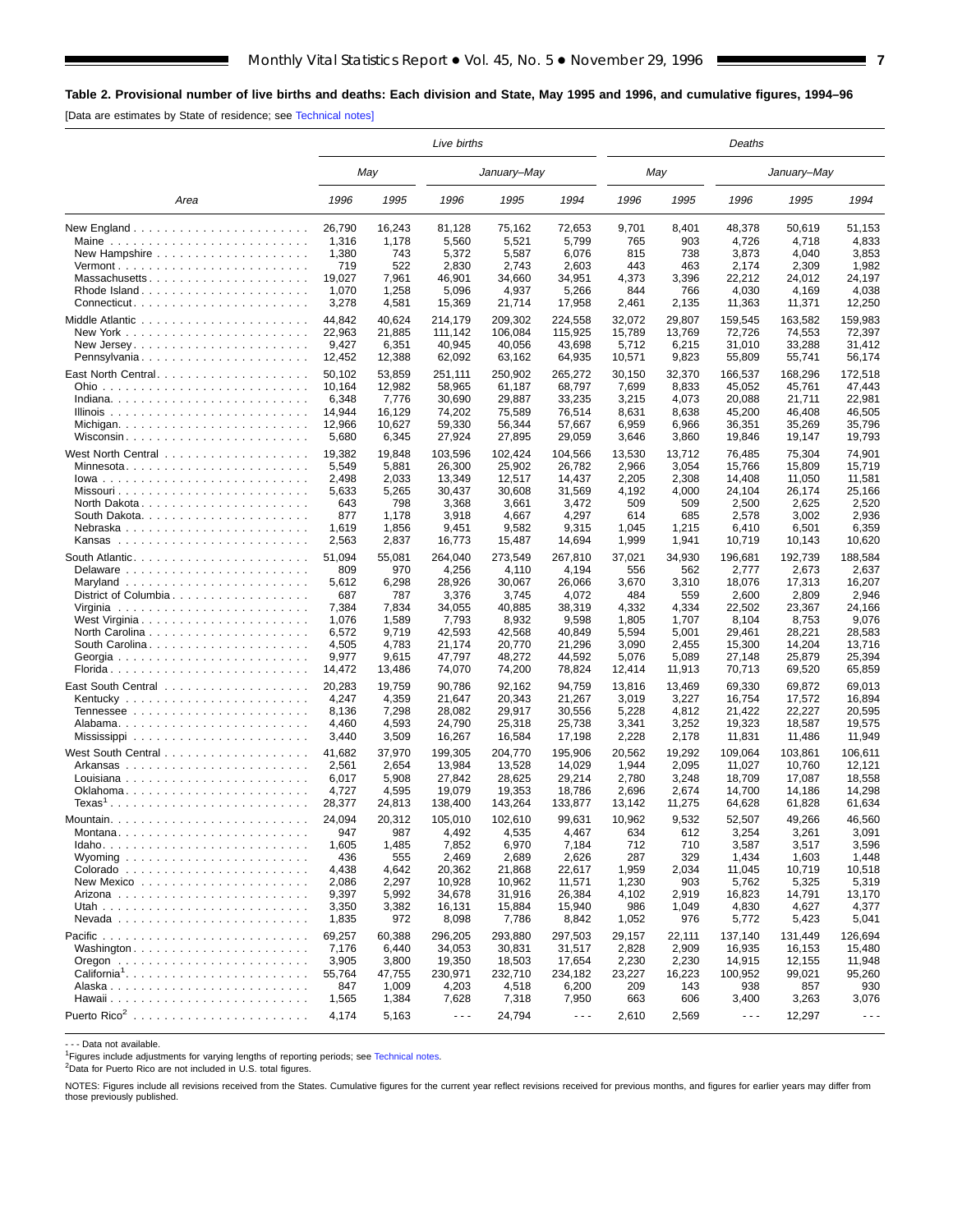#### **Table 3. Provisional number of marriages and divorces: Each division and State, May 1995 and 1996, and cumulative figures, 1994–96**

[By State of occurrence. Number of events reported; see [Technical notes.](#page-16-0) Divorces include reported annulments]

|                                                                                     | Marriages            |        |                      |             |                      |                      | Divorces             |                      |                      |                      |  |  |
|-------------------------------------------------------------------------------------|----------------------|--------|----------------------|-------------|----------------------|----------------------|----------------------|----------------------|----------------------|----------------------|--|--|
|                                                                                     |                      | May    |                      | January–May |                      |                      | May                  |                      | January-May          |                      |  |  |
| Area                                                                                | 1996                 | 1995   | 1996                 | 1995        | 1994                 | 1996                 | 1995                 | 1996                 | 1995                 | 1994                 |  |  |
|                                                                                     | 9,353                | 6,812  | 24,929               | 25,288      | 31,531               | 12,377               | 3,490                | 110,461              | 16,164               | 15,312               |  |  |
| Maine                                                                               | 411                  | 1,142  | 1,914                | 2.594       | 2,416                | 225                  | 403                  | 1,636                | 1,944                | 1,948                |  |  |
|                                                                                     | 573                  | 587    | 2,269                | 2,166       | 2,786                | 456                  | 441                  | 1,964                | 2,019                | 1,999                |  |  |
| $Vermont$                                                                           | 325                  | 279    | 1,373                | 1,444       | 1,257                | 372                  | 326                  | 1,207                | 1,350                | 1,053                |  |  |
| Massachusetts                                                                       | 5,387                | 2,389  | 11,537               | 11,802      | 16,633               | $  -$                | 1.069                | $\sim$ $\sim$ $\sim$ | 5,383                | 4,752                |  |  |
| Rhode Island                                                                        | 735                  | 704    | 2,159                | 1,913       | 2,025                | 358                  | 333                  | 1,375                | 1,473                | 1,382                |  |  |
|                                                                                     | 1,922                | 1,711  | 5,677                | 5,369       | 6,414                | 966                  | 918                  | 4,279                | 3,995                | 4,178                |  |  |
|                                                                                     | 26,668               | 26,103 | 82,740               | 84,540      | 83,977               | 11,948               | 9,855                | 49,535               | 49,540               | 48,594               |  |  |
|                                                                                     | 12,665               | 11,830 | 46,338               | 46,265      | 45,086               | 6,634                | 4,240                | 23,982               | 23,019               | 22,955               |  |  |
| New Jersey. $\ldots$ . $\ldots$ . $\ldots$ . $\ldots$ . $\ldots$ . $\ldots$ .       | 5,534                | 5,292  | 15,685               | 15,891      | 16,283               | 2,459                | 2,157                | 10,715               | 10,219               | 9,889                |  |  |
| Pennsylvania                                                                        | 8,469                | 8,981  | 20,717               | 22,384      | 22,608               | 2,855                | 3,458                | 14,838               | 16,302               | 15,750               |  |  |
|                                                                                     | 28,556               | 32,459 | 92,281               | 105,233     | 101,631              | 114,440              | <sup>1</sup> 12,372  | 157,996              | 161,468              | 161,281              |  |  |
|                                                                                     | 7,354                | 8,562  | 24,128               | 29,440      | 27,251               | 5,160                | 3,509                | 18,285               | 19,956               | 20,420               |  |  |
|                                                                                     | 3,240                | 4,587  | 10,341               | 16,265      | 15,592               | $  -$                | $\sim$ $\sim$ $\sim$ | .                    | $  -$                | $\sim$ $\sim$ $\sim$ |  |  |
|                                                                                     | 8,273                | 8,905  | 27,789               | 28,779      | 28,536               | 4,036                | 3,650                | 15,776               | 16,833               | 16,980               |  |  |
|                                                                                     | 6,381                | 6,743  | 19,970               | 20,676      | 20,240               | 3,899                | 3,722                | 16,972               | 17,394               | 16,727               |  |  |
| Wisconsin                                                                           | 3,308                | 3,662  | 10,053               | 10,073      | 10,012               | 1,345                | 1,491                | 6,963                | 7,285                | 7,154                |  |  |
|                                                                                     |                      |        |                      |             |                      |                      |                      |                      |                      |                      |  |  |
|                                                                                     | 12,042               | 13,953 | 45,669               | 46,468      | 44,461               | 6,518                | 6,039                | 32,489               | 30,911               | 32,706               |  |  |
| Minnesota                                                                           | 2,527                | 3,339  | 9,233                | 9,178       | 8,777                | 1,335                | 1,369                | 6,150                | 6,334                | 6,815                |  |  |
| lowa                                                                                | 1,727                | 1,999  | 5,978                | 6,554       | 6,264                | 885                  | 806                  | 5,446                | 4,619                | 4,860                |  |  |
|                                                                                     | 3,779                | 4,779  | 16,088               | 16,121      | 14,312               | 2,212                | 2,660                | 10,851               | 11,784               | 11,562               |  |  |
| North Dakota                                                                        | 403                  | 429    | 1,335                | 1,190       | 1,270                | 229                  | 205                  | 980                  | 919                  | 914                  |  |  |
|                                                                                     | 633                  | 634    | 1,996                | 2,202       | 2,127                | 233                  | 227                  | 1,113                | 1,181                | 1,146                |  |  |
| Nebraska                                                                            | 1,388                | 1,501  | 4,305                | 4,282       | 4,294                | 489                  | 602                  | 2,523                | 2,683                | 2,800                |  |  |
|                                                                                     | 1,585                | 1,272  | 6,734                | 6,941       | 7,417                | 1,135                | 170                  | 5,426                | 3,391                | 4,609                |  |  |
|                                                                                     | <sup>1</sup> 39,054  | 43,236 | <sup>1</sup> 154,282 | 167,379     | 165,838              | 118,101              | 21,297               | 180,610              | 92,937               | 95,770               |  |  |
| Delaware $\ldots$ , $\ldots$ , $\ldots$ , $\ldots$ , $\ldots$ , $\ldots$ , $\ldots$ | 560                  | 570    | 1,753                | 1,740       | 1,661                | 319                  | 279                  | 1,415                | 1,601                | 1,382                |  |  |
|                                                                                     | $\sim$ $\sim$ $\sim$ | 3,819  | $\sim$ $\sim$ $\sim$ | 13,237      | 13,904               | $\sim$ $\sim$ $\sim$ | 1,271                | .                    | 6,063                | 6,601                |  |  |
| District of Columbia                                                                | 232                  | 146    | 650                  | 576         | 567                  | 121                  | 89                   | 444                  | 536                  | 871                  |  |  |
|                                                                                     | 6,194                | 7,547  | 21,847               | 24,957      | 24,971               | 2,690                | 2,563                | 11,164               | 10,993               | 11,827               |  |  |
|                                                                                     | 827                  | 1,080  | 3,281                | 3,403       | 3,102                | 1,089                | 1,089                | 2,794                | 3,821                | 3,709                |  |  |
|                                                                                     | 5,327                | 6,633  | 21,070               | 23,129      | 17,401               | 3,391                | 3,257                | 13,885               | 15,180               | 14,734               |  |  |
|                                                                                     | 4,635                | 4,708  | 17,404               | 17,180      | 20,150               | 1,052                | 1,007                | 6,033                | 5,807                | 6,318                |  |  |
| Georgia                                                                             | 5,743                | 5,300  | 23,465               | 23,247      | 23,456               | 3,185                | 3,486                | 14,357               | 14,956               | 14,946               |  |  |
|                                                                                     | 15,536               | 13,433 | 64,812               | 59,910      | 60,626               | 6,254                | 8,256                | 30,518               | 33,980               | 35,382               |  |  |
|                                                                                     | 15,753               | 17,083 | 67,401               | 71,823      | 66,891               | 7,987                | 8,726                | 40,283               | 40,188               | 40,928               |  |  |
|                                                                                     | 4,370                | 4,310  | 14,882               | 17,189      | 16,525               | 1,881                | 2,024                | 9,082                | 9,581                | 9,640                |  |  |
|                                                                                     | 5,452                | 7,017  | 26,810               | 32,584      | 27,498               | 3,030                | 3,142                | 14,860               | 14,168               | 13,805               |  |  |
|                                                                                     | 3,851                | 3,965  | 17,641               | 14,376      | 14,506               | 2,031                | 2,708                | 10,761               | 10,818               | 10,953               |  |  |
|                                                                                     | 2,080                | 1,791  | 8,068                | 7,674       | 8,362                | 1,045                | 852                  | 5,580                | 5,621                | 6,530                |  |  |
|                                                                                     |                      |        |                      |             |                      |                      |                      |                      |                      |                      |  |  |
|                                                                                     | 28,702               | 27,385 | 115,416              | 119,494     | 125,294              | 112,238              | 112,195              | 158,260              | 157,211              | 160,063              |  |  |
|                                                                                     | 3,523                | 3,957  | 12,270               | 13,230      | 14,502               | 1,433                | 1,282<br>- - -       | 5,158<br>- - -       | 5,651                | 7,759                |  |  |
|                                                                                     | 3,774                | 2,635  | 13,956               | 13,887      | 16,547               | $- - -$              |                      |                      | $  -$                |                      |  |  |
| Oklahoma                                                                            | 3,047                | 3,037  | 10,790               | 10,672      | 11,155               | 1,849                | 1,943                | 8,577                | 9,018                | 8,869                |  |  |
| $Texas3$                                                                            | 18,358               | 17,756 | 78,400               | 81,705      | 83,090               | 8,956                | 8,970                | 44,525               | 42,542               | 43,435               |  |  |
|                                                                                     | 24,793               | 24,321 | 107,905              | 104,218     | 102.215              | 15.238               | 16,188               | 125,320              | 129,660              | 128,725              |  |  |
|                                                                                     | 533                  | 547    | 1,862                | 1,792       | 1,786                | 392                  | 355                  | 1,786                | 1,586                | 1,736                |  |  |
| $Idaho.$                                                                            | 1,064                | 900    | 4,820                | 5,113       | 5,254                | 679                  | 497                  | 3,057                | 2,756                | 2,952                |  |  |
|                                                                                     | 364                  | 448    | 1,426                | 1,485       | 1,413                | 325                  | 241                  | 1,372                | 1,377                | 1,203                |  |  |
|                                                                                     | 1,926                | 3,095  | 9,746                | 11,207      | 11,370               | $- - -$              | $\sim$ $\sim$ $\sim$ | $- - -$              | $- - -$              | $\sim$ $\sim$ $\sim$ |  |  |
| New Mexico <sup>4,5</sup>                                                           | 1,653                | 1,629  | 6,604                | 5,651       | 4,632                | 958                  | 1,103                | 4,864                | 4,500                | 4,096                |  |  |
| $Arizona2$                                                                          | 4,329                | 3,838  | 17,317               | 16,155      | 15,026               | 2,183                | 2,227                | 10,622               | 10,406               | 9,578                |  |  |
|                                                                                     | 1,720                | 1,529  | 7,679                | 7,596       | 7,205                | 701                  | 659                  | 3,619                | 3,837                | 3,868                |  |  |
|                                                                                     | 13,204               | 12,335 | 58,451               | 55,219      | 55,529               | .                    | 1,106                | $- - -$              | 5,198                | 5,292                |  |  |
|                                                                                     | 27,062               | 25,269 | 118,351              | 94,597      | 103,495              | 14,066               | <sup>1</sup> 4,864   | 120,773              | <sup>1</sup> 21,670  | <sup>1</sup> 22,723  |  |  |
| Washington                                                                          | 3,784                | 3,717  | 14,313               | 13,804      | 13,218               | 2,332                | 3,015                | 11,402               | 12,188               | 12,538               |  |  |
|                                                                                     | 2,096                | 1,881  | 7,725                | 8,517       | 8,011                | 1,136                | 1,316                | 6,270                | 6,228                | 7,094                |  |  |
|                                                                                     | 18,883               | 17,644 | 86,783               | 63,243      | 73,327               | $- - -$              | $\sim$ $\sim$ $\sim$ | - - -                | $\sim$ $\sim$ $\sim$ | $\sim$ $\sim$ $\sim$ |  |  |
|                                                                                     | 396                  | 356    | 1,682                | 1,724       | 1,833                | 188                  | 254                  | 1,123                | 1,201                | 1,351                |  |  |
|                                                                                     | 1,903                | 1,671  | 7,848                | 7,309       | 7,106                | 410                  | 279                  | 1,978                | 2,053                | 1,740                |  |  |
|                                                                                     |                      |        |                      |             |                      |                      |                      |                      |                      |                      |  |  |
|                                                                                     | 2,324                | 2,618  | $\sim$ $\sim$ $\sim$ | 1,203       | $\sim$ $\sim$ $\sim$ | $- - -$              | $- - -$              | $\sim$ $\sim$ $\sim$ | $\sim$ $\sim$ $\sim$ | $  -$                |  |  |

- - - Data not available.

<sup>1</sup>Excludes figures for State(s) shown below as not available.

<sup>2</sup>Figures for marriages are marriage licenses issued for some counties.

<sup>3</sup>Figures include adjustments for varying lengths of reporting periods; see [Technical notes](#page-16-0).<br><sup>4</sup>Figures for marriages are marriage licenses issued.

5Figures for divorces include estimates for some counties.

 $6$ Data for Puerto Rico are not included in U.S. total figures.

NOTES: Figures include all revisions received from the States. Cumulative figures for the current year reflect revisions received for previous months, and figures for earlier years may differ from those previously published.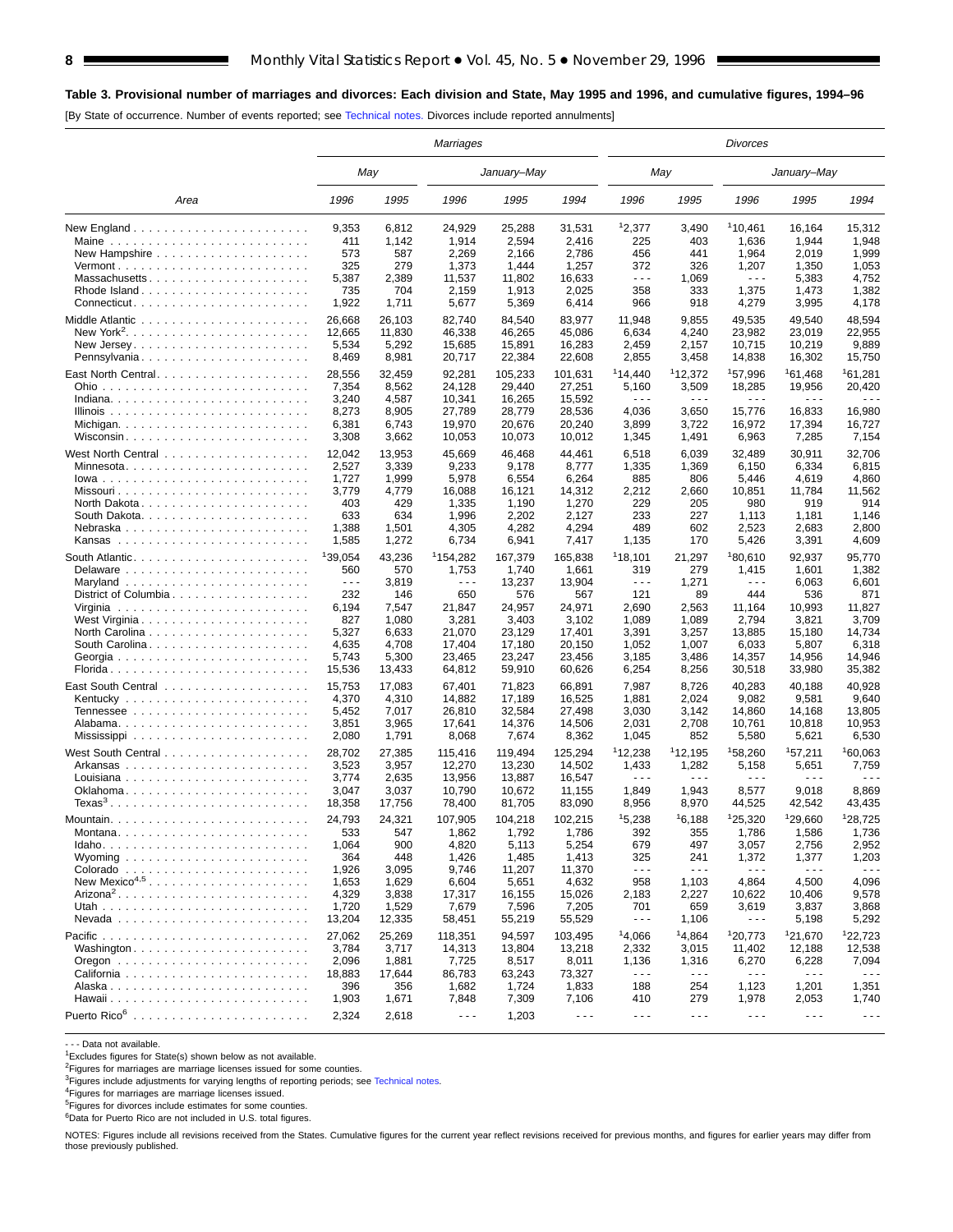#### <span id="page-8-0"></span>**Table 4. Provisional number of deaths under 1 year and infant mortality rates: Each division and State, 12 months ending with May 1995 and 1996**

[Data are estimates by State of residence. Figures should be interpreted with caution because of conversion to place of residence; see Technical notes. Infant mortality rates are deaths under 1 year per 1,000 live births in specified area]

|                                                                                    |                      |            | 12 months ending with May |                                                                                                                                                                                                                                                                                                                                                                                              |
|------------------------------------------------------------------------------------|----------------------|------------|---------------------------|----------------------------------------------------------------------------------------------------------------------------------------------------------------------------------------------------------------------------------------------------------------------------------------------------------------------------------------------------------------------------------------------|
|                                                                                    | 1996                 |            | 1995                      |                                                                                                                                                                                                                                                                                                                                                                                              |
| Area                                                                               | Number               | Rate       | Number                    | Rate                                                                                                                                                                                                                                                                                                                                                                                         |
|                                                                                    | 885                  | 5.1        | 978                       | 5.5                                                                                                                                                                                                                                                                                                                                                                                          |
|                                                                                    | 83                   | 5.9        | 81                        | 5.8                                                                                                                                                                                                                                                                                                                                                                                          |
| New Hampshire                                                                      | 61                   | 4.1        | 91                        | 6.4                                                                                                                                                                                                                                                                                                                                                                                          |
|                                                                                    | 51                   | 7.4        | 47                        | 6.4                                                                                                                                                                                                                                                                                                                                                                                          |
|                                                                                    | 372                  | 4.3        | 449                       | 5.4                                                                                                                                                                                                                                                                                                                                                                                          |
|                                                                                    | 82                   | 6.4        | 80                        | 6.1                                                                                                                                                                                                                                                                                                                                                                                          |
|                                                                                    | 236                  | 6.1        | 230                       | 5.0                                                                                                                                                                                                                                                                                                                                                                                          |
|                                                                                    | 3,957                | 7.4        | 4,158                     | 7.7                                                                                                                                                                                                                                                                                                                                                                                          |
|                                                                                    | 2,017                | 7.5        | 2,135                     | 7.9                                                                                                                                                                                                                                                                                                                                                                                          |
| New Jersey $\ldots \ldots \ldots \ldots \ldots \ldots \ldots \ldots \ldots \ldots$ | 791                  | 6.8        | 833                       | 7.3                                                                                                                                                                                                                                                                                                                                                                                          |
|                                                                                    | 1,149                | 7.6        | 1,190                     | 7.7                                                                                                                                                                                                                                                                                                                                                                                          |
|                                                                                    | 5,187                | 8.3        | 5,473                     | 8.7                                                                                                                                                                                                                                                                                                                                                                                          |
|                                                                                    | 1,255                | 8.2        | 1,336                     | 8.7                                                                                                                                                                                                                                                                                                                                                                                          |
|                                                                                    | 676                  | 8.0        | 819                       | 10.2                                                                                                                                                                                                                                                                                                                                                                                         |
|                                                                                    | 1,647                | 8.9        | 1,647                     | 8.7<br>8.4                                                                                                                                                                                                                                                                                                                                                                                   |
|                                                                                    | 1,101<br>508         | 8.1<br>7.6 | 1,164<br>507              | 7.5                                                                                                                                                                                                                                                                                                                                                                                          |
|                                                                                    |                      |            |                           |                                                                                                                                                                                                                                                                                                                                                                                              |
|                                                                                    | 1,758                | 6.9        | 1,952                     | 7.8                                                                                                                                                                                                                                                                                                                                                                                          |
|                                                                                    | 383                  | 6.1        | 416                       | 6.5                                                                                                                                                                                                                                                                                                                                                                                          |
|                                                                                    | 214<br>565           | 5.7<br>7.6 | 279<br>604                | 8.2<br>8.1                                                                                                                                                                                                                                                                                                                                                                                   |
|                                                                                    | 41                   | 4.9        | 56                        | 6.3                                                                                                                                                                                                                                                                                                                                                                                          |
|                                                                                    | 68                   | 6.9        | 131                       | 11.9                                                                                                                                                                                                                                                                                                                                                                                         |
|                                                                                    | 175                  | 7.6        | 198                       | 8.5                                                                                                                                                                                                                                                                                                                                                                                          |
|                                                                                    | 312                  | 8.1        | 268                       | 7.9                                                                                                                                                                                                                                                                                                                                                                                          |
|                                                                                    | 5,602                | 8.7        | 5,770                     | 8.6                                                                                                                                                                                                                                                                                                                                                                                          |
|                                                                                    | 67                   | 6.6        | 68                        | 6.6                                                                                                                                                                                                                                                                                                                                                                                          |
|                                                                                    | 595                  | 8.4        | 640                       | 8.5                                                                                                                                                                                                                                                                                                                                                                                          |
|                                                                                    | 147                  | 17.1       | 172                       | 18.4                                                                                                                                                                                                                                                                                                                                                                                         |
|                                                                                    | 686                  | 8.3        | 727                       | 7.4                                                                                                                                                                                                                                                                                                                                                                                          |
|                                                                                    | 159                  | 8.0        | 149                       | 7.1                                                                                                                                                                                                                                                                                                                                                                                          |
|                                                                                    | 956                  | 9.4        | 1,001                     | 9.7                                                                                                                                                                                                                                                                                                                                                                                          |
|                                                                                    | 445                  | 8.9        | 443                       | 8.8                                                                                                                                                                                                                                                                                                                                                                                          |
|                                                                                    | 1,096                | 9.7        | 1,065                     | 9.5                                                                                                                                                                                                                                                                                                                                                                                          |
|                                                                                    | 1,451                | 7.7        | 1,505                     | 8.1                                                                                                                                                                                                                                                                                                                                                                                          |
|                                                                                    | 2,054                | 9.3        | 2,194                     | 9.6                                                                                                                                                                                                                                                                                                                                                                                          |
|                                                                                    | 394                  | 7.5        | 410                       | 8.0                                                                                                                                                                                                                                                                                                                                                                                          |
|                                                                                    | 643                  | 8.9        | 729                       | 9.7                                                                                                                                                                                                                                                                                                                                                                                          |
|                                                                                    | 620                  | 10.2       | 622                       | 10.3                                                                                                                                                                                                                                                                                                                                                                                         |
|                                                                                    | 397                  | 10.8       | 433                       | 10.1                                                                                                                                                                                                                                                                                                                                                                                         |
|                                                                                    | 3,486                | 7.3        | 3,633                     | 7.6                                                                                                                                                                                                                                                                                                                                                                                          |
|                                                                                    | 284                  | 8.2        | 290                       | 8.5                                                                                                                                                                                                                                                                                                                                                                                          |
|                                                                                    | 592                  | 8.9        | 647                       | 9.5                                                                                                                                                                                                                                                                                                                                                                                          |
|                                                                                    | 419                  | 9.2        | 386                       | 8.3                                                                                                                                                                                                                                                                                                                                                                                          |
| Texas <sup>1</sup>                                                                 | 2,191                | 6.7        | 2,310                     | 7.0                                                                                                                                                                                                                                                                                                                                                                                          |
|                                                                                    | 1,697                | 7.0        | 1,734                     | 7.0                                                                                                                                                                                                                                                                                                                                                                                          |
|                                                                                    | 81                   | 7.2        | 101                       | 9.1                                                                                                                                                                                                                                                                                                                                                                                          |
|                                                                                    | 120                  | 6.4        | 119                       | 6.9                                                                                                                                                                                                                                                                                                                                                                                          |
|                                                                                    | 51                   | 8.4        | 58                        | 9.0                                                                                                                                                                                                                                                                                                                                                                                          |
|                                                                                    | 348                  | 7.2        | 354                       | 6.6                                                                                                                                                                                                                                                                                                                                                                                          |
|                                                                                    | 177                  | 6.5<br>7.9 | 217                       | 7.9<br>7.5                                                                                                                                                                                                                                                                                                                                                                                   |
|                                                                                    | 563<br>218           | 5.6        | 534<br>229                | 5.9                                                                                                                                                                                                                                                                                                                                                                                          |
|                                                                                    | 139                  | 6.4        | 122                       | 6.0                                                                                                                                                                                                                                                                                                                                                                                          |
|                                                                                    |                      |            |                           |                                                                                                                                                                                                                                                                                                                                                                                              |
|                                                                                    | 4,072                | 5.7        | 4,645                     | 6.4                                                                                                                                                                                                                                                                                                                                                                                          |
|                                                                                    | 241                  | 3.0        | 436                       | 5.5                                                                                                                                                                                                                                                                                                                                                                                          |
|                                                                                    | 242                  | 5.5        | 276                       | 6.4                                                                                                                                                                                                                                                                                                                                                                                          |
|                                                                                    | 3,406                | 6.1        | 3,734                     | 6.4<br>7.4                                                                                                                                                                                                                                                                                                                                                                                   |
|                                                                                    | 71<br>112            | 7.3<br>6.0 | 77<br>122                 | 6.6                                                                                                                                                                                                                                                                                                                                                                                          |
|                                                                                    |                      |            |                           |                                                                                                                                                                                                                                                                                                                                                                                              |
|                                                                                    | $\sim$ $\sim$ $\sim$ | $- - -$    | $\sim$ $\sim$ $\sim$      | $\frac{1}{2} \frac{1}{2} \frac{1}{2} \frac{1}{2} \frac{1}{2} \frac{1}{2} \frac{1}{2} \frac{1}{2} \frac{1}{2} \frac{1}{2} \frac{1}{2} \frac{1}{2} \frac{1}{2} \frac{1}{2} \frac{1}{2} \frac{1}{2} \frac{1}{2} \frac{1}{2} \frac{1}{2} \frac{1}{2} \frac{1}{2} \frac{1}{2} \frac{1}{2} \frac{1}{2} \frac{1}{2} \frac{1}{2} \frac{1}{2} \frac{1}{2} \frac{1}{2} \frac{1}{2} \frac{1}{2} \frac{$ |

- - - Data not available.

<sup>1</sup>Figures include adjustments for varying lengths of reporting periods; see [Technical notes.](#page-16-0)

2Data for Puerto Rico are not included in U.S. total figures.

NOTES: Figures include all revisions received from the States. Figures for the current year reflect revisions received for previous months, and figures for earlier years may differ from those previously published.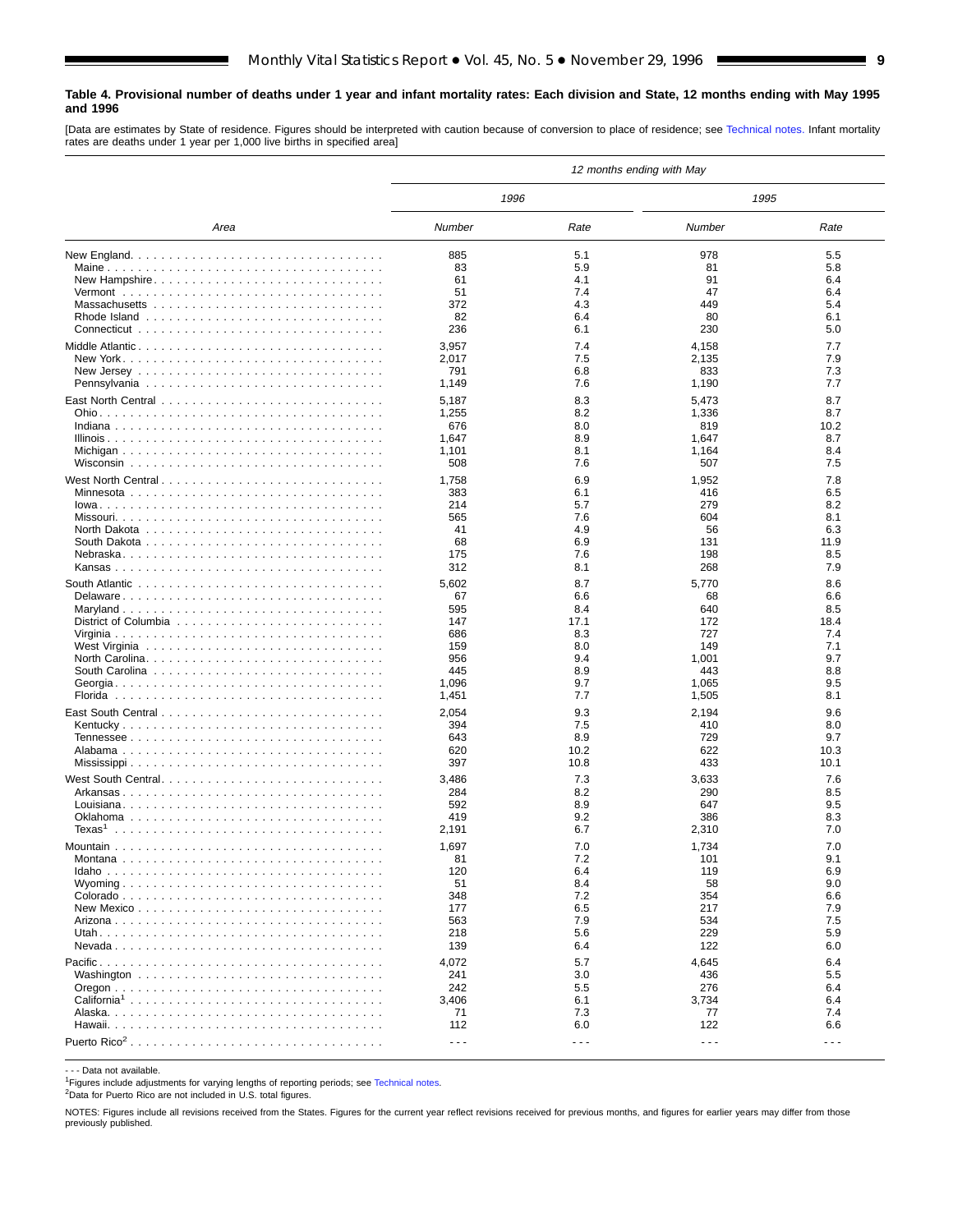#### <span id="page-9-0"></span>**Table 5. Provisional number of deaths and death rates, by age, race, and sex, and age-adjusted death rates by race and sex: United States, April 1995 and 1996, cumulative figures 1995 and 1996, and 12 months ending with April 1995 and 1996**

[Data are provisional, estimated from a 10-percent sample of deaths. Age-specific rates on an annual basis per 100,000 population in specified group; age-adjusted rates per<br>100,000 U.S. standard million population; see Tec

|                                                                                                                                                                                                                                                                                                                                                                                                                                                                       | April           |                                  |                 |                           |                      |                                  | January–April        |                                  | 12 months ending with April |                                  |                      |                           |  |  |
|-----------------------------------------------------------------------------------------------------------------------------------------------------------------------------------------------------------------------------------------------------------------------------------------------------------------------------------------------------------------------------------------------------------------------------------------------------------------------|-----------------|----------------------------------|-----------------|---------------------------|----------------------|----------------------------------|----------------------|----------------------------------|-----------------------------|----------------------------------|----------------------|---------------------------|--|--|
|                                                                                                                                                                                                                                                                                                                                                                                                                                                                       |                 | 1996                             |                 | 1995                      |                      | 1996                             |                      | 1995                             | 1996                        |                                  | 1995                 |                           |  |  |
| Age, race, and sex                                                                                                                                                                                                                                                                                                                                                                                                                                                    | Number          | Rate                             | Number          | Rate                      | Number               | Rate                             | Number               | Rate                             | Number                      | Rate                             | Number               | Rate                      |  |  |
| All races, both sexes <sup>1</sup>                                                                                                                                                                                                                                                                                                                                                                                                                                    |                 |                                  |                 |                           |                      |                                  |                      |                                  |                             |                                  |                      |                           |  |  |
| All ages<br>$\mathcal{L}^{\mathcal{A}}(\mathcal{A}^{\mathcal{A}}(\mathcal{A}^{\mathcal{A}}(\mathcal{A}^{\mathcal{A}}(\mathcal{A}^{\mathcal{A}}(\mathcal{A}^{\mathcal{A}}(\mathcal{A}^{\mathcal{A}}(\mathcal{A}^{\mathcal{A}}(\mathcal{A}^{\mathcal{A}}(\mathcal{A}^{\mathcal{A}}(\mathcal{A}^{\mathcal{A}}(\mathcal{A}^{\mathcal{A}}(\mathcal{A}^{\mathcal{A}}(\mathcal{A}^{\mathcal{A}}(\mathcal{A}^{\mathcal{A}}(\mathcal{A}^{\mathcal{A}}(\mathcal{A}^{\mathcal{A$ | 194,000         | 892.4                            | 200,000         | 926.1                     | 819,000              | 937.1                            | 821,000              | 954.1                            | 2,306,000                   | 874.7                            | 2,297,000            | 878.1                     |  |  |
| Under 1 year.                                                                                                                                                                                                                                                                                                                                                                                                                                                         |                 |                                  |                 |                           | 9,500                | 2748.7                           | 10,100               | 2800.4                           | 28,700                      | 2746.2                           | 30,900               | 2802.9                    |  |  |
| $1-4$ years                                                                                                                                                                                                                                                                                                                                                                                                                                                           | 3,730           | 78.5                             | 3,700           | 78.1                      | 2,200                | 42.8                             | 2,560                | 49.0                             | 6,390                       | 40.8                             | 7,280                | 45.9                      |  |  |
| $5 - 14$ years                                                                                                                                                                                                                                                                                                                                                                                                                                                        |                 |                                  |                 |                           | 2,860                | 22.6                             | 2,680                | 21.5                             | 8,400                       | 21.9                             | 8,870                | 23.5                      |  |  |
| 15-24 years                                                                                                                                                                                                                                                                                                                                                                                                                                                           | 2,680           | 91.1                             | 2,790           | 94.5                      | 10,770               | 90.7                             | 10,870               | 92.1                             | 34,440                      | 95.8                             | 35,560               | 98.9                      |  |  |
| 25–34 years                                                                                                                                                                                                                                                                                                                                                                                                                                                           | 4,000           | 120.4                            | 4,830           | 143.5                     | 18,270               | 136.3                            | 19,780               | 146.6                            | 56,760                      | 139.6                            | 59,480               | 144.5                     |  |  |
| 35-44 years                                                                                                                                                                                                                                                                                                                                                                                                                                                           | 7,600           | 215.1                            | 9,080           | 261.1                     | 33,530               | 235.8                            | 34,790               | 250.6                            | 101,390                     | 237.0                            | 103,090              | 245.7                     |  |  |
| 45-54 years                                                                                                                                                                                                                                                                                                                                                                                                                                                           | 11,800          | 449.3                            | 12,320          | 486.3                     | 48,560               | 460.0                            | 49,010               | 486.2                            | 142,710                     | 451.6                            | 139,530              | 460.0                     |  |  |
| $55 - 64$ years $\ldots$                                                                                                                                                                                                                                                                                                                                                                                                                                              | 19,850          | 1,138.7                          | 20,380          | 1,175.4                   | 81,780               | 1,164.4                          | 81,710               | 1,179.1                          | 234,510                     | 1,106.4                          | 239,810              | 1,139.3                   |  |  |
| 65–74 years                                                                                                                                                                                                                                                                                                                                                                                                                                                           | 39,600          | 2,582.6                          | 41,140          | 2,669.5                   | 167,980              | 2,713.2                          | 172,040              | 2,791.3                          | 474,890                     | 2,531.5                          | 485,610              | 2,591.7                   |  |  |
| 75-84 years                                                                                                                                                                                                                                                                                                                                                                                                                                                           | 55,300          | 5,946.2                          | 56,290          | 6,183.3                   | 235,950              | 6,307.6                          | 233,690              | 6,430.3                          | 653,840                     | 5,814.5                          | 648,670              | 5,896.5                   |  |  |
| 85 years and over.                                                                                                                                                                                                                                                                                                                                                                                                                                                    | 48,880          | 16,108.5                         | 48,930          | 16,545.7                  | 206,900              | 16,944.7                         | 203,760              | 17,268.1                         | 561,400                     | 15,297.0                         | 544,300              | 15,276.5                  |  |  |
| Not stated $\ldots$                                                                                                                                                                                                                                                                                                                                                                                                                                                   | 70              | $\sim$ $\sim$                    | 100             | $\ldots$                  | 340                  | $\ldots$                         | 390                  | $\ldots$                         | 970                         | $\sim$ $\sim$                    | 850                  | $\ldots$                  |  |  |
| Age-adjusted rate <sup>3</sup> $\ldots$ .                                                                                                                                                                                                                                                                                                                                                                                                                             | $\sim 10$       | 501.6                            | $\sim$ $\sim$   | 529.1                     | $\sim$ $\sim$ $\sim$ | 524.7                            | $\ldots$             | 540.7                            | $\ldots$                    | 498.5                            | $\ldots$             | 510.4                     |  |  |
| All races, male <sup>1</sup>                                                                                                                                                                                                                                                                                                                                                                                                                                          |                 |                                  |                 |                           |                      |                                  |                      |                                  |                             |                                  |                      |                           |  |  |
| All ages.                                                                                                                                                                                                                                                                                                                                                                                                                                                             | 97,520          | 920.7                            | 100,000         | 950.5                     | 412,570              | 966.8                            | 413,050              | 982.6                            | 1,171,290                   | 909.6                            | 1,172,340            | 919.1                     |  |  |
| Under 1 year. $\ldots$                                                                                                                                                                                                                                                                                                                                                                                                                                                |                 |                                  |                 |                           | 5,150                | <sup>2</sup> 789.4               | 5,630                | 2871.7                           | 15,840                      | 2803.7                           | 17,110               | 2868.5                    |  |  |
| 1–4 years $\dots \dots \dots$                                                                                                                                                                                                                                                                                                                                                                                                                                         | 1,920           | 78.9                             | 2,260           | 93.2                      | 1,160                | 44.3                             | 1,500<br>1,680       | 56.7                             | 3,510                       | 43.8<br>25.6                     | 4,230                | 52.1                      |  |  |
| $5-14$ years                                                                                                                                                                                                                                                                                                                                                                                                                                                          | 2,050           | 136.5                            | 2,070           | 137.3                     | 1,670<br>8,200       | 25.7<br>135.3                    | 8,300                | 26.3<br>137.8                    | 5,010<br>26,340             | 143.5                            | 5,430<br>27,180      | 28.1<br>148.1             |  |  |
| 15–24 years $\ldots$<br>25-34 years                                                                                                                                                                                                                                                                                                                                                                                                                                   | 2,880           | 173.5                            | 3,600           | 213.9                     | 13,080               | 195.2                            | 14,540               | 215.6                            | 40,920                      | 201.4                            | 43,810               | 212.8                     |  |  |
| $35 - 44$ years                                                                                                                                                                                                                                                                                                                                                                                                                                                       | 5,510           | 314.3                            | 6,370           | 369.4                     | 23,060               | 327.0                            | 24,230               | 352.0                            | 69,730                      | 328.6                            | 71,860               | 345.4                     |  |  |
| 45–54 years                                                                                                                                                                                                                                                                                                                                                                                                                                                           | 7,550           | 588.5                            | 7,540           | 609.3                     | 31,090               | 603.1                            | 30,800               | 625.5                            | 91,090                      | 590.0                            | 87,860               | 593.0                     |  |  |
| 55-64 years                                                                                                                                                                                                                                                                                                                                                                                                                                                           | 11,940          | 1,439.7                          | 11,960          | 1,452.1                   | 49,010               | 1,466.8                          | 48,610               | 1,476.2                          | 140,880                     | 1,397.8                          | 144,890              | 1,449.0                   |  |  |
| 65–74 years                                                                                                                                                                                                                                                                                                                                                                                                                                                           | 22,170          | 3,246.2                          | 23,010          | 3,361.2                   | 95,190               | 3,453.1                          | 97,800               | 3,574.2                          | 271,380                     | 3,250.4                          | 276,220              | 3,323.9                   |  |  |
| 75-84 years                                                                                                                                                                                                                                                                                                                                                                                                                                                           | 27,260          | 7,490.3                          | 27,210          | 7,722.3                   | 116,560              | 7,970.4                          | 113,820              | 8,097.7                          | 321,890                     | 7,340.7                          | 315,830              | 7,436.5                   |  |  |
| 85 years and over.<br>Not stated                                                                                                                                                                                                                                                                                                                                                                                                                                      | 16,180<br>60    | 18,944.0<br>$\sim$ $\sim$ $\sim$ | 15,920<br>50    | 19,273.0<br>$\sim$ $\sim$ | 68,110<br>260        | 19,840.0<br>$\sim$ $\sim$ $\sim$ | 65,920<br>210        | 20,009.1<br>$\sim$ $\sim$ $\sim$ | 183,990<br>700              | 17,863.1<br>$\sim$ $\sim$ $\sim$ | 177,390<br>540       | 17,864.0<br>$\sim$ $\sim$ |  |  |
| Age-adjusted rate <sup>3</sup> $\ldots$ .                                                                                                                                                                                                                                                                                                                                                                                                                             | $\ldots$        | 639.6                            | $\cdots$        | 671.3                     | $\cdots$             | 670.0                            | $\sim$ .             | 691.4                            | $\ldots$                    | 639.6                            | $\sim$ .             | 656.3                     |  |  |
| All races, female <sup>1</sup>                                                                                                                                                                                                                                                                                                                                                                                                                                        |                 |                                  |                 |                           |                      |                                  |                      |                                  |                             |                                  |                      |                           |  |  |
| All ages.                                                                                                                                                                                                                                                                                                                                                                                                                                                             | 95,990          | 865.3                            | 99,560          | 902.8                     | 406,130              | 908.7                            | 408,340              | 926.7                            | 1,133,100                   | 840.1                            | 1,131,690            | 846.3                     |  |  |
| Under 1 year.                                                                                                                                                                                                                                                                                                                                                                                                                                                         |                 |                                  |                 |                           | 4,380                | <sup>2</sup> 702.6               | 4,460                | <sup>2</sup> 724.0               | 12,850                      | <sup>2</sup> 683.9               | 13,850               | <sup>2</sup> 737.1        |  |  |
| $1-4$ years $\ldots$ $\ldots$ $\ldots$ .                                                                                                                                                                                                                                                                                                                                                                                                                              | 1,810           | 78.0                             | 1,440           | 62.3                      | 1,040                | 41.6                             | 1,050                | 41.7                             | 2,880                       | 37.7                             | 3,060                | 39.5                      |  |  |
| $5 - 14$ years.                                                                                                                                                                                                                                                                                                                                                                                                                                                       |                 |                                  |                 |                           | 1,190                | 19.4                             | 1,010                | 16.6                             | 3,390                       | 18.2                             | 3,440                | 18.7                      |  |  |
| 15-24 years                                                                                                                                                                                                                                                                                                                                                                                                                                                           | 640             | 44.4                             | 720             | 49.8                      | 2,570                | 44.4                             | 2,570                | 44.4                             | 8,110                       | 46.1                             | 8,380                | 47.6                      |  |  |
| 25-34 years                                                                                                                                                                                                                                                                                                                                                                                                                                                           | 1,120           | 67.4                             | 1,230           | 73.0                      | 5,190                | 77.4                             | 5,240                | 77.7                             | 15,830                      | 77.8                             | 15,670               | 76.1                      |  |  |
| 35-44 years                                                                                                                                                                                                                                                                                                                                                                                                                                                           | 2,090           | 117.4                            | 2,710           | 154.6                     | 10,470               | 146.1                            | 10,560               | 151.0                            | 31,660                      | 146.8                            | 31,230               | 147.6                     |  |  |
| 45-54 years                                                                                                                                                                                                                                                                                                                                                                                                                                                           | 4,250           | 316.4                            | 4,780           | 368.8                     | 17,470               | 323.6                            | 18,210               | 352.9                            | 51,620                      | 319.4                            | 51,670               | 333.0                     |  |  |
| 55-64 years                                                                                                                                                                                                                                                                                                                                                                                                                                                           | 7,910           | 865.5                            | 8,410           | 924.1                     | 32,770               | 889.5                            | 33,110               | 910.2                            | 93,630                      | 842.4                            | 94,920               | 859.0                     |  |  |
| 65-74 years                                                                                                                                                                                                                                                                                                                                                                                                                                                           | 17,430          | 2,049.8                          | 18,130          | 2,116.7                   | 72,780               | 2,119.8                          | 74,240               | 2,166.4                          | 203,510                     | 1,955.1                          | 209,390              | 2,008.3                   |  |  |
| 75–84 years                                                                                                                                                                                                                                                                                                                                                                                                                                                           | 28,030          | 4,952.4                          | 29,070          | 5,210.4                   | 119,390              | 5,239.9                          | 119,870              | 5,378.6                          | 331,950                     | 4,838.2                          | 332,840              | 4,928.0                   |  |  |
| 85 years and over.<br>Not stated.                                                                                                                                                                                                                                                                                                                                                                                                                                     | 32,700<br>10    | 14,992.1                         | 33,010<br>50    | 15,482.7                  | 138,790<br>80        | 15,813.4                         | 137,840<br>180       | 16,201.3                         | 377,410<br>270              | 14,295.8                         | 366,910<br>310       | 14,282.2                  |  |  |
| designed and control of<br>Age-adjusted rate <sup>3</sup>                                                                                                                                                                                                                                                                                                                                                                                                             | $\sim 100$      | 387.1                            | $\sim$ $\sim$   | 410.4                     | .                    | 404.4                            | $\sim$ $\sim$ $\sim$ | 415.8                            | $\cdots$                    | 380.7                            | $\sim$ $\sim$ $\sim$ | 388.9                     |  |  |
| White                                                                                                                                                                                                                                                                                                                                                                                                                                                                 |                 |                                  |                 |                           |                      |                                  |                      |                                  |                             |                                  |                      |                           |  |  |
| All ages                                                                                                                                                                                                                                                                                                                                                                                                                                                              | 166,780         | 928.0                            | 172,190         | 962.4                     | 706,120              | 975.0                            | 706,940              | 988.6                            | 1,981,230                   | 906.0                            | 1,979,620            | 911.8                     |  |  |
| Under 1 year.                                                                                                                                                                                                                                                                                                                                                                                                                                                         |                 |                                  |                 |                           | 6,210                | <sup>2</sup> 623.3               | 6,560                | 2664.6                           | 19,080                      | 2633.9                           | 20,060               | 2664.5                    |  |  |
| $1-4$ years $\ldots \ldots \ldots$                                                                                                                                                                                                                                                                                                                                                                                                                                    | 2,530           | 67.3                             | 2,620           | 69.8                      | 1,520                | 37.3                             | 1,720                | 41.8                             | 4,440                       | 35.9                             | 4,810                | 38.4                      |  |  |
| 5-14 years.                                                                                                                                                                                                                                                                                                                                                                                                                                                           |                 |                                  |                 |                           | 2,060                | 20.5                             | 1,950                | 19.7                             | 6,200                       | 20.4                             | 6,320                | 21.0                      |  |  |
| 15–24 years                                                                                                                                                                                                                                                                                                                                                                                                                                                           | 1,800           | 76.8                             | 1,940           | 82.3                      | 7,480                | 79.1                             | 7,530                | 79.8                             | 24,470                      | 85.4                             | 24,960               | 86.9                      |  |  |
| 25-34 years                                                                                                                                                                                                                                                                                                                                                                                                                                                           | 2,610           | 96.5                             | 3,260           | 118.4                     | 12,690               | 116.1                            | 14,140               | 128.2                            | 39,380                      | 118.7                            | 42,600               | 126.4                     |  |  |
| 35-44 years                                                                                                                                                                                                                                                                                                                                                                                                                                                           | 5,560           | 189.0                            | 6,510           | 224.8                     | 24,100               | 203.6                            | 24,450               | 211.5                            | 72,620                      | 203.8                            | 73,460               | 210.0                     |  |  |
| 45-54 years                                                                                                                                                                                                                                                                                                                                                                                                                                                           | 9,000<br>16,130 | 401.5<br>1,072.0                 | 9,370<br>16,840 | 432.2                     | 36,910<br>66,490     | 409.5<br>1,096.7                 | 37,510<br>66,170     | 434.7<br>1,103.9                 | 109,370<br>190,460          | 405.0<br>1,040.4                 | 106,900<br>195,230   | 411.5                     |  |  |
| 55-64 years<br>65-74 years                                                                                                                                                                                                                                                                                                                                                                                                                                            | 34,680          | 2,553.8                          | 35,600          | 1,123.3<br>2,602.6        | 146,240              | 2,666.3                          | 148,030              | 2,705.3                          | 411,650                     | 2,475.3                          | 418,960              | 1,071.6<br>2,517.3        |  |  |
| 75-84 years                                                                                                                                                                                                                                                                                                                                                                                                                                                           | 49,430          | 5,862.2                          | 50,530          | 6,120.3                   | 211,730              | 6,242.0                          | 210,380              | 6,383.8                          | 587,020                     | 5,756.8                          | 584,410              | 5,857.6                   |  |  |
| 85 years and over.                                                                                                                                                                                                                                                                                                                                                                                                                                                    | 44,990          | 16,292.0                         | 45,440          | 16,875.9                  | 190,480              | 17,143.9                         | 188,190              | 17,519.1                         | 515,800                     | 15,438.5                         | 501,290              | 15,438.6                  |  |  |
| Not stated                                                                                                                                                                                                                                                                                                                                                                                                                                                            | 50              | $\sim$ $\sim$                    | 80              | $\sim$ $\sim$             | 220                  | $\sim$ .                         | 300                  | $\sim$ .                         | 720                         | $\sim$ $\sim$                    | 620                  | $\sim$ $\sim$             |  |  |
| Age-adjusted rate <sup>3</sup>                                                                                                                                                                                                                                                                                                                                                                                                                                        |                 | 475.6                            |                 | 501.8                     |                      | 497.9                            |                      | 510.8                            |                             | 472.2                            |                      | 482.3                     |  |  |
|                                                                                                                                                                                                                                                                                                                                                                                                                                                                       | $\sim$ $\sim$   |                                  | $\sim$ $\sim$   |                           | $\sim$ $\sim$ $\sim$ |                                  | $\sim$ $\sim$        |                                  | $\sim$ $\sim$               |                                  | $\sim$ $\sim$        |                           |  |  |

See footnotes at end of table.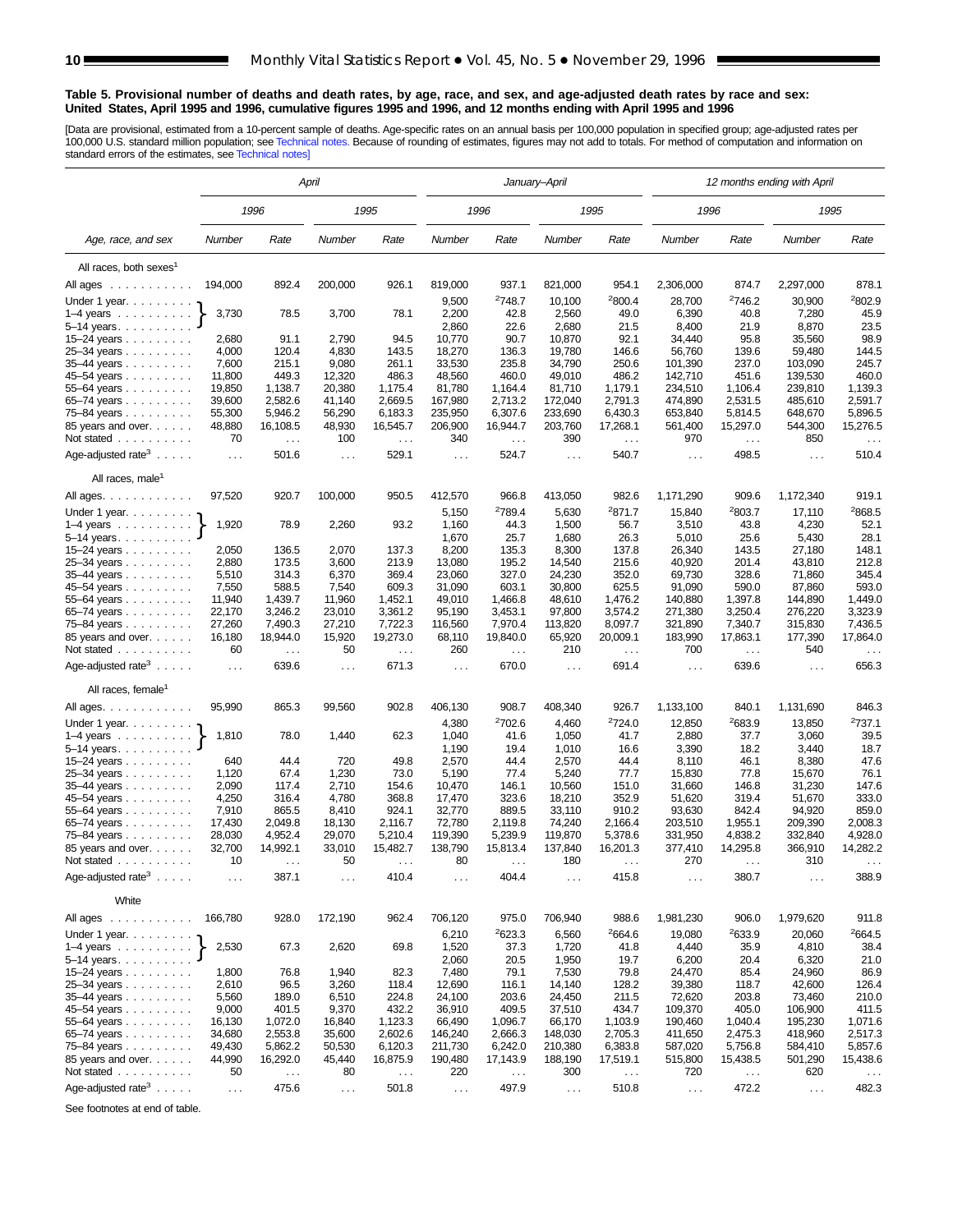#### **Table 5. Provisional number of deaths and death rates, by age, race, and sex, and age-adjusted death rates by race and sex: United States, April 1995 and 1996, cumulative figures 1995 and 1996, and 12 months ending with April 1995 and 1996—Con.**

[Data are provisional, estimated from a 10-percent sample of deaths. Age-specific rates on an annual basis per 100,000 population in specified group; age-adjusted rates per<br>100,000 U.S. standard million population; see Tec

|                                                         | April         |                           |               |                           |                      |                           | January-April        |                      | 12 months ending with April |                                  |                |                                  |  |
|---------------------------------------------------------|---------------|---------------------------|---------------|---------------------------|----------------------|---------------------------|----------------------|----------------------|-----------------------------|----------------------------------|----------------|----------------------------------|--|
|                                                         |               | 1996                      |               | 1995                      |                      | 1996                      |                      | 1995                 |                             | 1996                             |                | 1995                             |  |
| Age, race, and sex                                      | Number        | Rate                      | Number        | Rate                      | Number               | Rate                      | Number               | Rate                 | Number                      | Rate                             | Number         | Rate                             |  |
| White male                                              |               |                           |               |                           |                      |                           |                      |                      |                             |                                  |                |                                  |  |
| All ages.                                               | 83,170        | 943.0                     | 85,370        | 972.8                     | 351,400              | 988.7                     | 351,410              | 1,002.0              | 996,040                     | 928.3                            | 995,800        | 935.3                            |  |
|                                                         |               |                           |               |                           | 3,260                | 2638.5                    | 3,690                | <sup>2</sup> 729.7   | 10,570                      | <sup>2</sup> 684.1               | 11,050         | 2713.8                           |  |
| Under 1 year.<br>$1-4$ years $\ldots$ $\ldots$ $\ldots$ | 1,240         | 64.3                      | 1,600         | 83.0                      | 820                  | 39.7                      | 1,080                | 51.7                 | 2,550                       | 40.2                             | 2,870          | 44.6                             |  |
| 5–14 years                                              |               |                           |               |                           | 1,180                | 22.8                      | 1,220                | 24.2                 | 3,650                       | 23.4                             | 3,820          | 24.8                             |  |
| 15-24 years                                             | 1,350         | 112.3                     | 1,460         | 120.7                     | 5,560                | 114.4                     | 5,720                | 118.0                | 18,330                      | 124.7                            | 18,800         | 127.6                            |  |
| 25-34 years                                             | 1,990         | 145.7                     | 2,490         | 179.2                     | 9,340                | 169.5                     | 10,590               | 190.1                | 29,050                      | 173.5                            | 31,870         | 187.2                            |  |
| 35-44 years                                             | 4,110         | 278.6                     | 4,590         | 316.1                     | 16,730               | 281.7                     | 17,270               | 297.8                | 50,650                      | 283.5                            | 52,070         | 297.0                            |  |
| 45–54 years                                             | 5,810         | 524.8                     | 5,690         | 531.7                     | 23,770               | 534.2                     | 23,730               | 557.1                | 70,420                      | 528.0                            | 67,860         | 529.2                            |  |
| 55–64 years                                             | 9,670         | 1,335.9                   | 10,180        | 1,413.4                   | 39,890               | 1,367.7                   | 40,070               | 1,391.1              | 115,320                     | 1,310.0                          | 119,460        | 1,364.9                          |  |
| 65–74 years                                             | 19,580        | 3,213.3                   | 20,250        | 3,308.8                   | 83,230               | 3,382.7                   | 85,050               | 3,476.3              | 236,340                     | 3,169.8                          | 240,570        | 3,236.1                          |  |
| 75-84 years                                             | 24,510        | 7,399.7                   | 24,530        | 7,650.6                   | 104,840              | 7,877.8                   | 102,730              | 8,033.3              | 290,690                     | 7,285.5                          | 285,340        | 7,386.5                          |  |
| 85 years and over.                                      | 14,860        | 19,245.4                  | 14,530        | 19,490.8                  | 62,580               | 20,160.5                  | 60,090               | 20,214.5             | 167,910                     | 18,035.4                         | 161,680        | 18,004.5                         |  |
| Not stated                                              | 50            | $\sim$ $\sim$             | 40            | $\sim$ $\sim$             | 190                  | $\ldots$                  | 170                  | $\sim$ .             | 560                         | $\sim$ $\sim$                    | 400            | $\sim$ $\sim$                    |  |
| Age-adjusted rate <sup>3</sup> $\ldots$ .               | $\sim$ .      | 604.3                     | $\cdots$      | 637.7                     | $\sim$ $\sim$        | 632.4                     | $\ldots$             | 653.0                | $\sim$ $\sim$               | 604.2                            | $\sim$ $\sim$  | 619.3                            |  |
| White female                                            |               |                           |               |                           |                      |                           |                      |                      |                             |                                  |                |                                  |  |
| All ages.                                               | 83,620        | 913.7                     | 86,820        | 952.4                     | 354,720              | 961.8                     | 355,530              | 975.8                | 985,190                     | 884.6                            | 983,810        | 889.2                            |  |
| Under 1 year. $\ldots$                                  |               |                           |               |                           | 2,940                | 2607.3                    | 2,870                | 2596.0               | 8,500                       | 2580.2                           | 9,010          | <sup>2</sup> 612.5               |  |
| $1-4$ years                                             | 1,290         | 70.5                      | 1,020         | 55.8                      | 700                  | 35.3                      | 640                  | 31.9                 | 1,900                       | 31.5                             | 1,930          | 31.6                             |  |
| $5-14$ years<br>15–24 years $\ldots$                    | 450           | 39.4                      | 470           | 40.9                      | 880<br>1,920         | 18.2<br>41.7              | 730<br>1,800         | 15.1<br>39.2         | 2,550<br>6,140              | 17.3<br>44.0                     | 2,490<br>6,160 | 17.0<br>44.0                     |  |
| 25-34 years                                             | 620           | 46.3                      | 760           | 55.8                      | 3,350                | 61.7                      | 3,550                | 65.0                 | 10,330                      | 62.9                             | 10,740         | 64.4                             |  |
| 35-44 years                                             | 1,450         | 98.9                      | 1,920         | 132.9                     | 7,370                | 124.7                     | 7,180                | 124.5                | 21,970                      | 123.7                            | 21,390         | 122.6                            |  |
| 45–54 years                                             | 3,190         | 281.1                     | 3,680         | 335.3                     | 13,140               | 288.0                     | 13,780               | 315.6                | 38,950                      | 285.0                            | 39,040         | 296.7                            |  |
| 55-64 years                                             | 6,450         | 826.0                     | 6,660         | 855.0                     | 26,600               | 845.3                     | 26,110               | 838.3                | 75,140                      | 790.7                            | 75,770         | 800.4                            |  |
| 65–74 years                                             | 15,100        | 2,017.1                   | 15,360        | 2,032.2                   | 63,010               | 2,083.7                   | 62,980               | 2,082.3              | 175,320                     | 1,911.1                          | 178,380        | 1,937.0                          |  |
| 75-84 years                                             | 24,920        | 4,867.5                   | 26,000        | 5,148.7                   | 106,880              | 5,185.9                   | 107,660              | 5,337.6              | 296,330                     | 4,774.1                          | 299,070        | 4,891.6                          |  |
| 85 years and over.<br>Not stated                        | 30,130        | 15,145.7<br>$\sim$ $\sim$ | 30,910<br>40  | 15,874.7<br>$\sim$ $\sim$ | 127,900<br>30        | 15,973.1<br>$\sim$ $\sim$ | 128,100<br>130       | 16,487.8<br>$\ldots$ | 347,900<br>160              | 14,435.7<br>$\sim$ $\sim$ $\sim$ | 339,610<br>220 | 14,457.6<br>$\sim$ $\sim$ $\sim$ |  |
| Age-adjusted rate <sup>3</sup>                          | $\cdots$      | 368.6                     | $\cdots$      | 387.8                     | $\cdots$             | 386.3                     | $\cdots$             | 392.1                | $\ddotsc$                   | 361.5                            | $\cdots$       | 367.5                            |  |
| <b>Black</b>                                            |               |                           |               |                           |                      |                           |                      |                      |                             |                                  |                |                                  |  |
| All ages.                                               | 23,570        | 858.4                     | 24,110        | 887.9                     | 99,630               | 901.2                     | 101,130              | 932.8                | 285,540                     | 857.1                            | 286,130        | 871.0                            |  |
| Under 1 year.                                           |               |                           |               |                           | 3,000                | 21,446.4                  | 3,210                | <sup>2</sup> 1,569.3 | 8,740                       | 21,400.6                         | 9,770          | 21,575.8                         |  |
| $1-4$ years $\ldots$ $\ldots$ $\ldots$ .                | 1,060         | 142.6                     | 1,010         | 136.8                     | 580                  | 71.3                      | 800                  | 96.5                 | 1,640                       | 66.4                             | 2,220          | 88.8                             |  |
| 5-14 years.<br>15-24 years                              | 740           | 165.1                     | 780           | 174.5                     | 690<br>2,860         | 35.0<br>158.7             | 640<br>2,900         | 33.2<br>162.4        | 1,810<br>8,560              | 30.5<br>156.4                    | 2,080<br>9,190 | 35.6<br>169.6                    |  |
| 25-34 years                                             | 1,280         | 288.3                     | 1,400         | 313.7                     | 5,040                | 281.7                     | 5,160                | 288.6                | 15,740                      | 291.1                            | 15,120         | 277.6                            |  |
| 35-44 years                                             | 1,860         | 429.8                     | 2,350         | 554.8                     | 8,700                | 499.2                     | 9,490                | 561.8                | 26,340                      | 503.6                            | 27,090         | 531.7                            |  |
| 45-54 years                                             | 2,520         | 911.5                     | 2,630         | 998.7                     | 10,390               | 936.4                     | 10,100               | 966.1                | 29,830                      | 902.0                            | 28.760         | 917.4                            |  |
| 55-64 years                                             | 3,270         | 1,858.1                   | 3,220         | 1,848.8                   | 13,580               | 1,914.8                   | 13,740               | 1,977.3              | 38,810                      | 1,815.2                          | 39,170         | 1,860.8                          |  |
| 65-74 years                                             | 4,360         | 3,267.3                   | 4,920         | 3,715.7                   | 19,110               | 3,554.0                   | 21,170               | 4,004.1              | 55,610                      | 3,426.4                          | 58,900         | 3,669.8                          |  |
| 75–84 years                                             | 5,180         | 7,532.3                   | 4,820         | 7,116.9                   | 21,100               | 7,618.4                   | 20,290               | 7,500.5              | 58,230                      | 6,982.0                          | 56,180         | 6,842.9                          |  |
| 85 years and over.                                      | 3,270         | 14,298.9                  | 2,980         | 13,329.7                  | 14,450               | 15,636.0                  | 13,540               | 15,141.2             | 39,990                      | 14,333.3                         | 37,420         | 13,859.3                         |  |
| Not stated.<br>decision and a series                    | 20            |                           | 20            |                           | 120                  |                           | 90                   |                      | 230                         |                                  | 210            |                                  |  |
| Age-adjusted rate <sup>3</sup> $\ldots$ .               | $\sim$ $\sim$ | 754.1                     | $\sim$        | 797.5                     | $\sim$ $\sim$ $\sim$ | 788.1                     | $\sim$ $\sim$ $\sim$ | 828.7                | $\sim$ $\sim$ $\sim$        | 755.2                            | $\sim$ $\sim$  | 777.8                            |  |
| <b>Black male</b>                                       | 12,570        | 964.8                     | 12,750        | 990.1                     | 53,990               | 1,029.1                   | 54,050               | 1,051.2              | 154,090                     | 974.9                            | 154,490        | 991.7                            |  |
| All ages.<br>Under 1 year.                              |               |                           |               |                           | 1,690                | 21,609.0                  | 1,710                | 21,642.8             | 4,740                       | 21,500.0                         | 5,410          | 21,717.5                         |  |
| $1-4$ years<br>$5-14$ years.                            | 600           | 159.2                     | 610           | 162.8                     | 290<br>400           | 70.3<br>40.0              | 390<br>410           | 94.0<br>42.9         | 830<br>1,120                | 66.3<br>37.2                     | 1,160<br>1,340 | 91.6<br>45.3                     |  |
| 15–24 years                                             | 600           | 267.5                     | 550           | 246.3                     | 2,380                | 263.0                     | 2,280                | 256.7                | 6,940                       | 253.5                            | 7,310          | 270.0                            |  |
| 25-34 years                                             | 850           | 404.4                     | 940           | 445.3                     | 3,400                | 401.4                     | 3,600                | 425.8                | 10,820                      | 422.7                            | 10,650         | 413.4                            |  |
| 35-44 years                                             | 1,260         | 623.3                     | 1,620         | 819.9                     | 5,780                | 711.3                     | 6,370                | 807.0                | 17,430                      | 714.1                            | 18,060         | 760.1                            |  |
| 45-54 years                                             | 1,560         | 1,245.5                   | 1,660         | 1,391.0                   | 6,600                | 1,312.6                   | 6,280                | 1,323.4              | 18,680                      | 1,246.2                          | 17,810         | 1,254.2                          |  |
| 55-64 years                                             | 1,980         | 2,589.1                   | 1,580         | 2,087.2                   | 8,100                | 2,627.5                   | 7,550                | 2,497.3              | 22,550                      | 2,424.7                          | 22,350         | 2,442.6                          |  |
| 65-74 years                                             | 2,260         | 4,054.7                   | 2,460         | 4,467.2                   | 10,460               | 4,663.6                   | 11,150               | 5,070.0              | 30,470                      | 4,500.7                          | 31,270         | 4,688.2                          |  |
| 75-84 years                                             | 2,420         | 9,585.7                   | 2,200         | 8,952.1                   | 10,130               | 9,991.5                   | 9,510                | 9,682.5              | 26,950                      | 8,836.1                          | 26,110         | 8,791.2                          |  |
| 85 years and over.                                      | 1,020         | 15,555.0                  | 1,110         | 17,094.9                  | 4,680                | 17,537.3                  | 4,750                | 18,288.5             | 13,420                      | 16,567.9                         | 12,890         | 16,525.6                         |  |
| Not stated                                              | 10            | $\sim$ $\sim$             | 10            | $\sim$ $\sim$             | 70                   | $\sim$ $\sim$             | 40                   | $\sim$ $\sim$        | 130                         | $\sim$ $\sim$                    | 130            | $\sim$ $\sim$ $\sim$             |  |
| Age-adjusted rate <sup>3</sup>                          | $\sim$ $\sim$ | 997.4                     | $\sim$ $\sim$ | 1,018.9                   | $\sim$ $\sim$        | 1,060.8                   | $\sim$ .             | 1,086.7              | $\sim$ $\sim$               | 1,005.9                          | $\sim$ $\sim$  | 1,030.7                          |  |

See footnotes at end of table.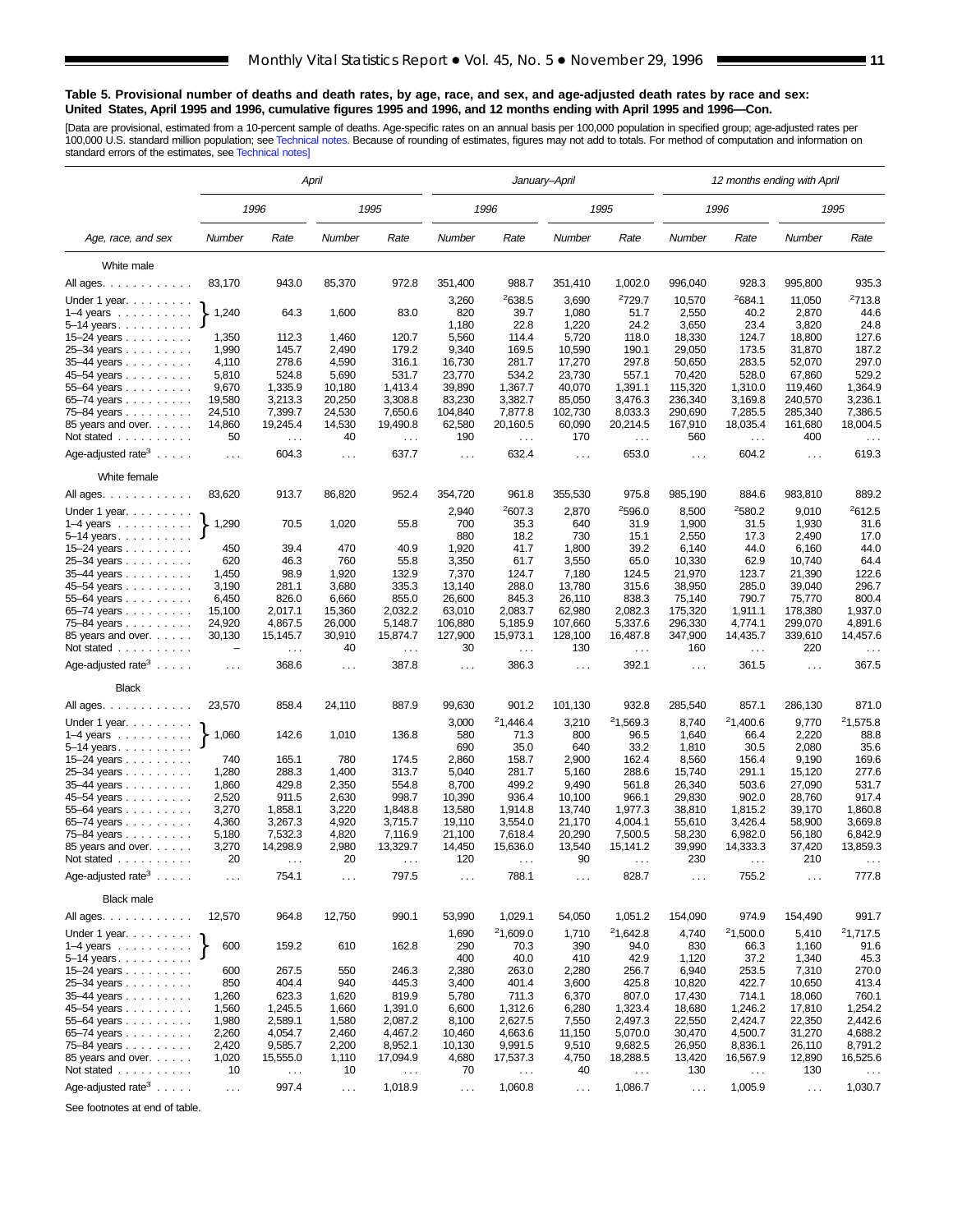#### **Table 5. Provisional number of deaths and death rates, by age, race, and sex, and age-adjusted death rates by race and sex: United States, April 1995 and 1996, cumulative figures 1995 and 1996, and 12 months ending with April 1995 and 1996—Con.**

[Data are provisional, estimated from a 10-percent sample of deaths. Age-specific rates on an annual basis per 100,000 population in specified group; age-adjusted rates per 100,000 U.S. standard million population; see [Technical notes](#page-16-0). Because of rounding of estimates, figures may not add to totals. For method of computation and information on standard errors of the estimates, see [Technical notes\]](#page-16-0)

|                                                                                                     |                                         |                                           | April                   |                                           |                            |                                           | January-April              |                                           |                              | 12 months ending with April      |                                |                                           |
|-----------------------------------------------------------------------------------------------------|-----------------------------------------|-------------------------------------------|-------------------------|-------------------------------------------|----------------------------|-------------------------------------------|----------------------------|-------------------------------------------|------------------------------|----------------------------------|--------------------------------|-------------------------------------------|
|                                                                                                     |                                         | 1996                                      |                         | 1995                                      |                            | 1996                                      |                            | 1995                                      |                              | 1996                             |                                | 1995                                      |
| Age, race, and sex                                                                                  | Rate<br>Rate<br>Number<br><b>Number</b> |                                           | <b>Number</b>           | Rate                                      | Number                     | Rate                                      | Number                     | Rate                                      | Number                       | Rate                             |                                |                                           |
| <b>Black female</b>                                                                                 |                                         |                                           |                         |                                           |                            |                                           |                            |                                           |                              |                                  |                                |                                           |
| All ages.                                                                                           | 11,000                                  | 762.4                                     | 11,360                  | 795.8                                     | 45,640                     | 785.7                                     | 47,080                     | 825.9                                     | 131,450                      | 750.8                            | 131,640                        | 762.1                                     |
| Under 1 year. $\ldots$<br>1–4 years $\ldots \ldots \ldots$<br>$5-14$ years.<br>15–24 years $\ldots$ | 460<br>130                              | 125.6<br>58.0                             | 400<br>230              | 109.9<br>102.9                            | 1,320<br>290<br>290<br>480 | 21,289.4<br>72.3<br>29.9<br>53.1          | 1,500<br>410<br>230<br>620 | 21,493.7<br>101.6<br>24.2<br>69.4         | 4,000<br>810<br>690<br>1,620 | 21,298.7<br>66.5<br>23.6<br>59.2 | 4,360<br>1,050<br>740<br>1,880 | 21,429.5<br>85.2<br>25.7<br>69.3          |
| 25-34 years<br>35-44 years<br>45-54 years                                                           | 430<br>600<br>960                       | 183.9<br>260.1<br>634.8                   | 460<br>720<br>970       | 195.5<br>318.7<br>673.6                   | 1.640<br>2,920<br>3,780    | 174.1<br>314.6<br>623.0                   | .560<br>3,120<br>3,820     | 165.5<br>346.3<br>668.3                   | 4.920<br>8,910<br>11,150     | 172.8<br>319.5<br>616.7          | 4.480<br>9,030<br>10,950       | 156.0<br>332.1<br>638.5                   |
| 55-64 years<br>65-74 years<br>75-84 years                                                           | 1,290<br>2,100<br>2,770                 | 1.296.4<br>2,702.5<br>6.364.2             | 1,630<br>2,450<br>2,620 | 1,655.4<br>3,167.7<br>6.071.7             | 5,480<br>8,650<br>10.970   | 1,366.8<br>2,760.0<br>6.251.7             | 6.190<br>10,020<br>10.780  | 1.575.2<br>3.242.4<br>6.251.7             | 16,260<br>25,150<br>31,280   | 1.346.0<br>2,658.6<br>5.913.0    | 16,830<br>27,630<br>30,070     | 1,414.3<br>2,945.6<br>5,738.5             |
| 85 years and over.<br>Not stated<br>Age-adjusted rate <sup>3</sup> $\ldots$ .                       | 2,240<br>10<br>$\cdots$                 | 13,732.7<br>$\sim$ $\sim$ $\sim$<br>563.5 | 1,870<br>10<br>$\cdots$ | 11,788.4<br>$\sim$ $\sim$ $\sim$<br>623.4 | 9,770<br>50<br>.           | 14,850.4<br>$\sim$ $\sim$ $\sim$<br>577.3 | 8,790<br>50<br>$\cdots$    | 13,853.0<br>$\sim$ $\sim$ $\sim$<br>630.0 | 26,560<br>100<br>$\cdots$    | 13,414.1<br>$\cdots$<br>560.4    | 24,540<br>80<br>$\cdots$       | 12,781.3<br>$\sim$ $\sim$ $\sim$<br>582.1 |

. . . Category not applicable.

– Quantity zero.

<sup>1</sup>Includes races other than white and black.

<sup>2</sup>Death rates for "Under 1 year" (based on population estimates) differ from infant mortality rates (based on live births); see [table 9](#page-15-0) for infant mortality rates.

<sup>3</sup>For method of computation, see [Technical notes](#page-16-0).

NOTES: Figures include all revisions received from the States. Cumulative and 12-month figures for the current year reflect revisions received for previous months, and figures for earlier years<br>may differ from those previo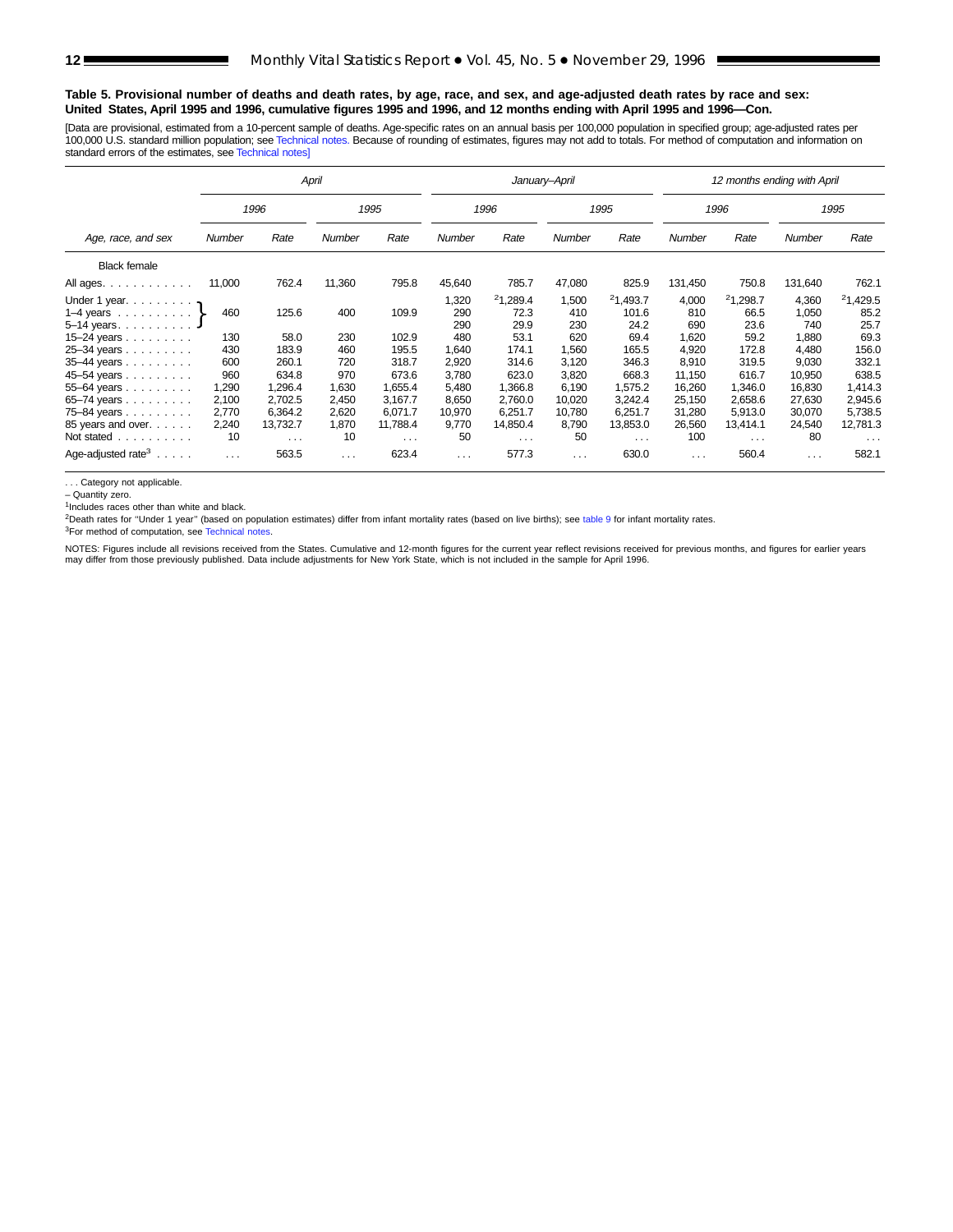#### <span id="page-12-0"></span>Table 6. Provisional number of deaths and death rates for 72 selected causes, Human immunodeficiency virus infection, and Alzheimer's disease: United States, April 1995 and 1996, cumulative figures 1995 and 1996, and 12 months ending with April 1995 and 1996

[Data are provisional, estimated from <sup>a</sup> 10-percent sample of deaths. Rates on an annual basis per 100,000 estimated population. Because of rounding of estimates, figures may not add to totals. For method of computation and information on standard errors of the estimates, see [Technical](#page-16-0) notes. For explanation of asterisks preceding cause-of-death categories, see [Technical](#page-16-0) notes]

|                                                                                                  | April                    |       |                          | January-April |                 |         |                          |         |               | 12 months ending with April |               |           |
|--------------------------------------------------------------------------------------------------|--------------------------|-------|--------------------------|---------------|-----------------|---------|--------------------------|---------|---------------|-----------------------------|---------------|-----------|
|                                                                                                  | 1996                     |       | 1995                     |               | 1996            |         | 1995                     |         | 1996          |                             | 1995          |           |
| Cause of death (Based on the Ninth Revision, International Classification of Diseases, 1975)     | <b>Number</b>            | Rate  | Number                   | Rate          | Number          | Rate    | Number                   | Rate    | <b>Number</b> | Rate                        | <b>Number</b> | Rate      |
|                                                                                                  | 194,000                  | 892.4 | 200,000                  | 926.1         | 819,000         | 937.1   | 821,000                  | 954.1   | 2,306,000     | 874.7                       | 2,297,000     | 878.1     |
|                                                                                                  |                          |       |                          |               |                 |         |                          |         |               |                             |               |           |
|                                                                                                  | 40                       |       | 50                       |               | 340             | 0.4     | 210                      | 0.2     | 770           | 0.3                         | 650           | 0.2       |
|                                                                                                  | 70                       |       | 120                      | 0.5           | 390             | 0.4     | 610                      | 0.7     | 1,150         | 0.4                         | 1,580         | 0.6       |
|                                                                                                  | 30                       |       | 90                       |               | 300             | 0.3     | 470                      | 0.5     | 900           | 0.3                         | 1,150         | 0.4       |
|                                                                                                  | 40                       |       | 30                       |               | 90              |         | 140                      | 0.2     | 250           | 0.1                         | 420           | 0.2       |
|                                                                                                  | $\overline{\phantom{0}}$ |       | $\overline{\phantom{0}}$ |               | 10              |         |                          |         | 20            |                             |               |           |
|                                                                                                  | $\overline{\phantom{0}}$ |       | $\overline{\phantom{0}}$ |               |                 |         | 10                       | $\star$ | $\sim$        |                             | 10            |           |
|                                                                                                  | 10                       |       | 50                       |               | 110             | 0.1     | 140                      | 0.2     | 270           | 0.1                         | 330           | 0.1       |
|                                                                                                  | 2.110                    | 9.7   | 1,930                    | 9.0           | 7,830           | 9.0     | 7,950                    | 9.2     | 21,080        | 8.0                         | 20,280        | 7.8       |
|                                                                                                  |                          |       | $\overline{\phantom{0}}$ |               |                 | $\star$ | $\overline{\phantom{a}}$ | $\star$ |               | $\bullet$                   | 10            | $\bullet$ |
|                                                                                                  | 310                      | 1.4   | 270                      | 1.2           |                 | 1.4     | 1,150                    | 1.3     | 3,570         | 1.4                         | 3,060         | 1.2       |
| Syphilis.                                                                                        |                          |       | 10                       |               | 1,200           |         | 80                       |         | 50            |                             | 120           | O<br>0.0  |
| All other infectious and parasitic                                                               |                          |       |                          |               |                 |         |                          |         |               |                             |               |           |
| diseases <sup>1</sup> .001-003,005,020-032,037,039-041,*042-*044,046-054,056-066,071-088,098-139 | 3,470                    | 16.0  | 4,240                    | 19.7          | 14,730          | 16.9    | 17,030                   | 19.8    | 46,720        | 17.7                        | 48,730        | 18.7      |
| Malignant neoplasms, including neoplasms of lymphatic and hematopoietic tissues 140–208          | 43,260                   | 199.5 | 44,500                   | 206.5         | 182,930         | 209.4   | 180.830                  | 210.0   | 538.540       | 204.3                       | 542,520       | 207.6     |
|                                                                                                  | 660                      | 3.0   | 590                      | 2.7           | 2,660           | 3.0     | 2,850                    | 3.3     | 7,790         | 3.0                         | 8,100         | 3.1       |
| Malignant neoplasms of digestive organs and peritoneum150–159                                    | 9.960                    | 45.9  | 10,300                   | 47.8          | 42,420          | 48.5    | 41.790                   | 48.5    | 125,880       | 47.7                        | 127,370       | 48.8      |
|                                                                                                  | 12,670                   | 58.4  | 12,810                   | 59.4          | 53,890          | 61.7    | 52,330                   | 60.8    | 156,500       | 59.4                        | 156,030       | 59.7      |
|                                                                                                  | 3,530                    | 16.3  | 3,640                    | 16.9          | 14,760          | 16.9    | 15,080                   | 17.5    | 43,690        | 16.6                        | 44,740        | 17.1      |
|                                                                                                  | 4,850                    | 22.4  | 5,150                    | 23.9          | 19,970          | 22.9    | 20,720                   | 24.1    | 60,050        | 22.8                        | 62,540        | 23.9      |
|                                                                                                  | 2.010                    | 9.3   | 1.880                    | 8.7           | 7,960           | 9.1     | 7.900                    | 9.2     | 23.150        | 8.8                         | 22.240        | 8.5       |
|                                                                                                  | 5,230                    | 24.1  | 5.440                    | 25.2          | 22,360          | 25.6    | 21.680                   | 25.2    | 66,270        | 25.1                        | 67.100        | 25.7      |
|                                                                                                  | 1,700                    | 7.8   | 1,740                    | 8.1           | 7,180           | 8.2     | 6,540                    | 7.6     | 20,270        | 7.7                         | 19,550        | 7.5       |
|                                                                                                  | 2.650                    | 12.2  | 2,940                    | 13.6          | 11,720          | 13.4    | 11,940                   | 13.9    | 34,930        | 13.2                        | 34,840        | 13.3      |
| Benign neoplasms, carcinoma in situ, and neoplasms of uncertain behavior and                     |                          |       |                          |               |                 |         |                          |         |               |                             |               |           |
|                                                                                                  | 700                      | 3.2   | 660                      | 3.1           | 2,730           | 3.1     | 3,180                    | 3.7     | 7,950         | 3.0                         | 8,280         | 3.2       |
|                                                                                                  | 5,300                    | 24.4  | 5,180                    | 24.0          | 21,530          | 24.6    | 20.980                   | 24.4    | 58,880        | 22.3                        | 56,950        | 21.8      |
|                                                                                                  | 350                      | 1.6   | 380                      | 1.8           | 1,500           | 1.7     | 1,340                    | 1.6     | 3,990         | 1.5                         | 3,420         | 1.3       |
|                                                                                                  | 380                      | 1.7   | 330                      | 1.5           | 1,350           | 1.5     | 1,550                    | 1.8     | 4,090         | 1.6                         | 4,290         | 1.6       |
|                                                                                                  | 60                       |       | 80                       |               | 250             | 0.3     | 360                      | 0.4     | 680           | 0.3                         | 930           | 0.4       |
|                                                                                                  | 79,240                   | 365.4 | 82,030                   | 380.7         | 337,230         | 386.0   | 341,240                  | 396.3   | 938,510       | 356.0                       | 942,950       | 360.9     |
|                                                                                                  | 61,950                   | 285.7 | 64,040                   | 297.2         | 262,250         | 300.2   | 264,630                  | 307.4   | 728,490       | 276.3                       | 733,010       | 280.6     |
| Rheumatic fever and rheumatic heart disease390-398                                               | 460                      | 2.1   | 430                      | 2.0           | 1,920           | 2.2     | 1,970                    | 2.3     | 4,980         | 1.9                         | 5,520         | 2.1       |
|                                                                                                  | 2.140                    | 9.9   | 2.000                    | 9.3           | 9,110           | 10.4    | 8.450                    | 9.8     | 25,150        | 9.5                         | 23,810        | 9.1       |
|                                                                                                  | 240                      | 1.1   | 160                      | 0.7           | 840             | 1.0     | 930                      | 1.1     | 2,260         | 0.9                         | 2,440         | 0.9       |
|                                                                                                  | 39.070                   | 180.2 | 42.310                   | 196.3         | 168.890         | 193.3   | 173.590                  | 201.6   | 472.710       | 179.3                       | 482.660       | 184.7     |
|                                                                                                  | 18,040                   | 83.2  | 18,810                   | 87.3          | 76,820          | 87.9    | 79,270                   | 92.0    | 214,750       | 81.5                        | 223,160       | 85.4      |
|                                                                                                  | 220                      | 1.0   | 220                      | 1.0           | 880             | 1.0     | 970                      | 1.1     | 2.510         | 1.0                         | 2.670         | 1.0       |
|                                                                                                  | 20                       |       | 50                       |               | 230             | 0.3     | 270                      | 0.3     | 690           | 0.3                         | 810           | 0.3       |
| Old myocardial infarction and other forms of                                                     | 20.790                   | 95.9  | 23,230                   | 107.8         | 90,950          | 104.1   | 93,090                   | 108.1   | 254,760       | 96.6                        | 256,010       | 98.0      |
|                                                                                                  | 1,400                    | 6.5   | 1,310                    | 6.1           |                 | 6.8     | 5,680                    | 6.6     | 15,820        | 6.0                         | 15,150        | 5.8       |
| All other forms of heart disease415–423,425–429                                                  | 18.640                   | 85.9  | 17,840                   | 82.8          | 5,980<br>75,520 | 86.4    | 74.010                   | 85.9    | 207,570       | 78.7                        | 203,430       | 77.9      |
|                                                                                                  | 1.120                    | 5.2   | 1,120                    | 5.2           | 4.460           | 5.1     | 4.470                    | 5.2     | 12.470        | 4.7                         | 11.110        | 4.3       |
|                                                                                                  | 12,710                   | 58.6  | 13,220                   | 61.3          | 55,940          | 64.0    | 56,680                   | 65.8    | 156,020       | 59.2                        | 155,830       | 59.6      |
|                                                                                                  | 1,910                    | 8.8   | 1,720                    | 8.0           | 8.090           | 9.3     | 7,780                    | 9.0     | 22.010        | 8.3                         | 21,500        | 8.2       |
| Cerebral thrombosis and unspecified occlusion of cerebral arteries. 434.0,434.9                  | 890                      | 4.1   | 1,140                    | 5.3           | 4,290           | 4.9     | 5.020                    | 5.8     | 12,680        | 4.8                         | 14,660        | 5.6       |
|                                                                                                  | 70                       |       | 50                       |               | 210             | 0.2     | 180                      | 0.2     | 680           | 0.3                         | 760           | 0.3       |
|                                                                                                  |                          |       |                          |               |                 |         |                          |         |               |                             |               |           |
| All other and late effects of cerebrovascular diseases 430,433,435–438                           | 9,850                    | 45.4  | 10,310                   | 47.8          | 43,340          | 49.6    | 43,700                   | 50.8    | 120,650       | 45.8                        | 118,910       | 45.5      |

See footnotes at end of table.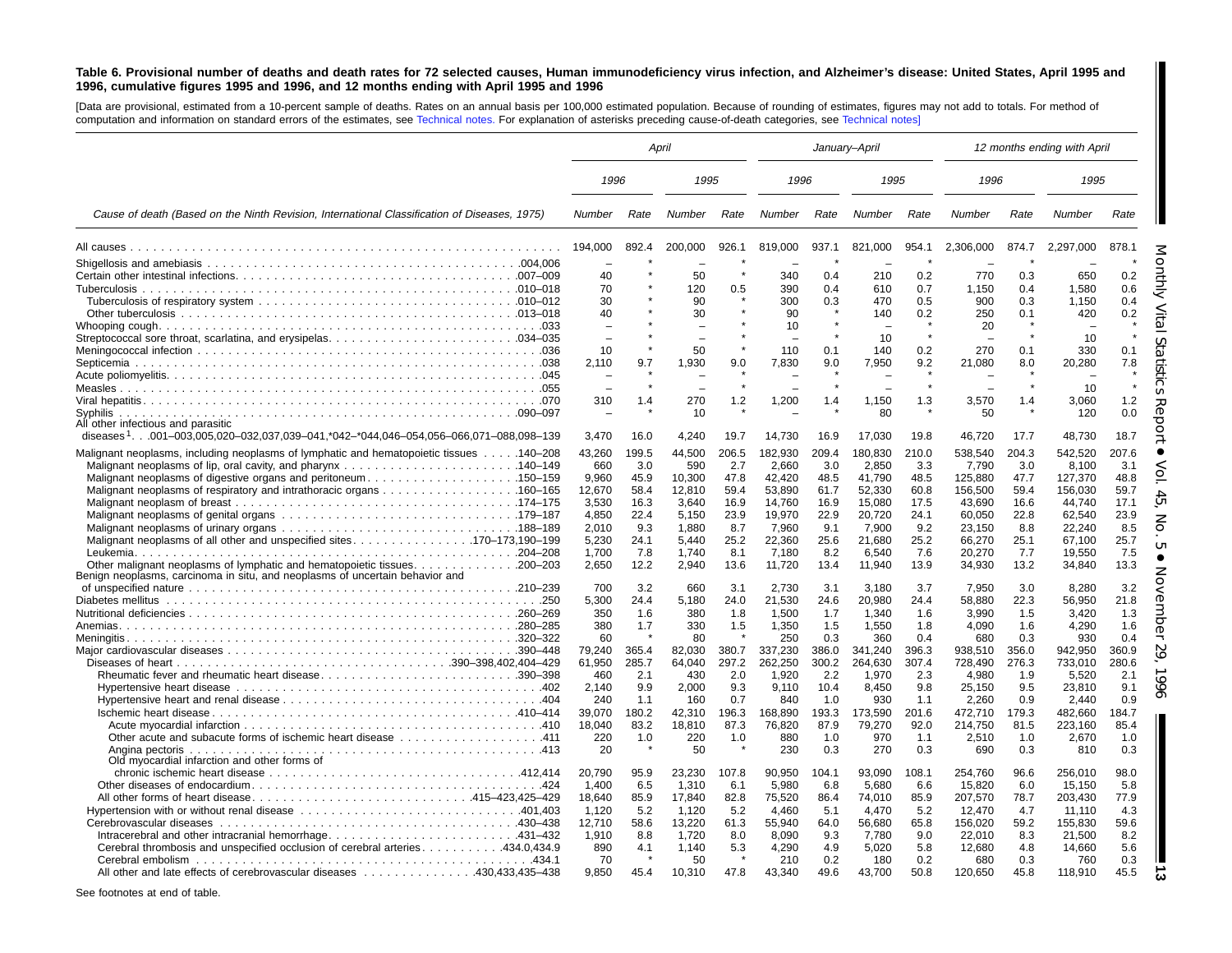#### Table 6. Provisional number of deaths and death rates for 72 selected causes, Human immunodeficiency virus infection, and Alzheimer's disease: United States, April 1995 and 1996, cumulative figures 1995 and 1996, and 12 months ending with April 1995 and 1996-Con.

**14**

H

[Data are provisional, estimated from <sup>a</sup> 10-percent sample of deaths. Rates on an annual basis per 100,000 estimated population. Because of rounding of estimates, figures may not add to totals. For method of computation and information on standard errors of the estimates, see [Technical](#page-16-0) notes. For explanation of asterisks preceding cause-of-death categories, see [Technical](#page-16-0) notes]

|                                                                                              | April                   |                      |                                          |                       |                           | January-April          |                            |                      |                            |                      | 12 months ending with April |                      |
|----------------------------------------------------------------------------------------------|-------------------------|----------------------|------------------------------------------|-----------------------|---------------------------|------------------------|----------------------------|----------------------|----------------------------|----------------------|-----------------------------|----------------------|
|                                                                                              | 1996                    |                      | 1995                                     |                       | 1996                      |                        | 1995                       |                      | 1996                       |                      | 1995                        |                      |
| Cause of death (Based on the Ninth Revision, International Classification of Diseases, 1975) | Number                  | Rate                 | Number                                   | Rate                  | Number                    | Rate                   | Number                     | Rate                 | Number                     | Rate                 | Number                      | Rate                 |
| Cerebrovascular diseases-Con.                                                                |                         |                      |                                          |                       |                           |                        |                            |                      |                            |                      |                             |                      |
| Atherosclerosis                                                                              | 1.470<br>1,990          | 6.8<br>9.2           | 1.460<br>2,190                           | 6.8<br>10.2           | 5.640<br>8,940            | 6.4<br>10.2            | 6.150<br>9,300             | 7.1<br>10.8          | 15.890<br>25,650           | 6.0<br>9.7           | 16.870<br>26,130            | 6.5<br>10.0          |
|                                                                                              | 30<br>7,150             | $\star$<br>33.0      | 80<br>7,610                              | $\star$<br>35.3       | 200<br>32,960             | 0.2<br>37.7<br>37.2    | 290<br>33,840              | 0.3<br>39.3          | 450<br>79,290              | 0.2<br>30.1<br>29.9  | 490<br>79,830               | 0.2<br>30.6<br>30.4  |
|                                                                                              | 7,120<br>30<br>9.650    | 32.8<br>44.5         | 7,550<br>60<br>9.130                     | 35.0<br>42.4          | 32,510<br>450<br>40,530   | 0.5<br>46.4            | 33,440<br>400<br>40.670    | 38.8<br>0.5<br>47.2  | 78,760<br>530<br>103,410   | 0.2<br>39.2          | 79,370<br>460<br>102.230    | 0.2<br>39.1          |
|                                                                                              | 310<br>1,510            | 1.4<br>7.0           | 320<br>1,520                             | 1.5<br>7.0            | 1.460<br>6,590            | 1.7<br>7.5             | 1.280<br>7,240             | 1.5<br>8.4           | 3.150<br>16,770            | 1.2<br>6.4           | 3.440<br>18,060             | 1.3<br>6.9           |
| 0ther chronic obstructive pulmonary diseases and allied conditions. 494–496                  | 430<br>7,410            | 2.0<br>34.2          | 390<br>6,910                             | 1.8<br>32.1           | 1.710<br>30,770           | 2.0<br>35.2            | 2,070<br>30,080            | 2.4<br>34.9          | 5,150<br>78,340            | 2.0<br>29.7          | 5,230<br>75,510             | 2.0<br>28.9          |
|                                                                                              | 460<br>10               | 2.1                  | 610<br>50                                | 2.8                   | 1,900<br>150              | 2.2<br>0.2             | 2,090<br>140               | 2.4<br>0.2           | 5,700<br>410               | 2.2<br>0.2           | 5,920<br>380                | 2.3<br>0.1           |
| Hernia of abdominal cavity and intestinal obstruction without                                | 590<br>1,760            | 2.7<br>8.1           | 570<br>2,230                             | 2.6<br>10.3           | 2.310<br>8,460            | 2.6<br>9.7             | 2.220<br>9.030             | 2.6<br>10.5          | 6.050<br>24,520            | 2.3<br>9.3           | 6.120<br>26,180             | 2.3<br>10.0          |
| Chronic glomerulonephritis, nephritis and nephropathy, not specified as                      | 130<br>2.210<br>20      | 0.6<br>10.2          | 280<br>2,180<br>50                       | 1.3<br>10.1           | 830<br>9,630<br>80        | 0.9<br>11.0<br>$\star$ | 1,000<br>9,270<br>100      | 1.2<br>10.8          | 2,530<br>25.990<br>260     | 1.0<br>9.9<br>0.1    | 2,670<br>25.140<br>230      | 1.0<br>9.6<br>0.1    |
| Renal failure, disorders resulting from impaired renal function, and                         | 60                      |                      | 100                                      | $\star$               | 580                       | 0.7                    | 480                        | 0.6                  | 1,440                      | 0.5                  | 1,560                       | 0.6                  |
|                                                                                              | 2.130<br>100<br>30      | 9.8                  | 2,030<br>60<br>50                        | 9.4                   | 8,970<br>360<br>170       | 10.3<br>0.4<br>0.2     | 8.690<br>240<br>170        | 10.1<br>0.3<br>0.2   | 24,290<br>850<br>430       | 9.2<br>0.3<br>0.2    | 23,360<br>860<br>430        | 8.9<br>0.3<br>0.2    |
|                                                                                              | 50                      |                      | $\equiv$                                 | $\star$<br>$\star$    | 110<br>10                 | 0.1                    | 80                         |                      | 350<br>30                  | 0.1                  | 330<br>30                   | 0.1                  |
| Birth trauma, intrauterine hypoxia, birth asphyxia, and                                      | 50<br>980<br>1.070      | 4.5<br>4.9           | $\overline{\phantom{0}}$<br>1.060<br>950 | $\star$<br>4.9<br>4.4 | 100<br>3.820<br>4,230     | $\star$<br>4.4<br>4.8  | 80<br>3.820<br>4,370       | 4.4<br>5.1           | 320<br>11.550<br>13,270    | 0.1<br>4.4<br>5.0    | 300<br>11.690<br>14,070     | 0.1<br>4.5<br>5.4    |
|                                                                                              | 120<br>940<br>3,350     | 0.5<br>4.3<br>15.4   | 160<br>790<br>3,570                      | 0.7<br>3.7<br>16.6    | 660<br>3,570<br>14,590    | 0.7<br>4.1<br>16.7     | 630<br>3,730<br>14,570     | 0.7<br>4.3<br>16.9   | 2.010<br>11,260<br>42,240  | 0.8<br>4.3<br>16.0   | 2.170<br>11.900<br>41.160   | 0.8<br>4.6<br>15.8   |
|                                                                                              | 19,360<br>7.170         | 89.3<br>33.1         | 19,010<br>7.540                          | 88.2<br>35.0          | 79,510<br>29.340          | 91.0<br>33.6           | 76,110<br>28.380           | 88.4<br>33.0         | 216,850<br>90.750          | 82.3<br>34.4         | 206,430<br>89.250           | 79.0<br>34.2         |
| All other accidents and adverse effectsB800-E807.E826-E949                                   | 3,290<br>3.880<br>2.440 | 15.2<br>17.9<br>11.2 | 3,620<br>3.920<br>2,720                  | 16.8<br>18.2<br>12.6  | 13,710<br>15.630<br>9,430 | 15.7<br>17.9<br>10.8   | 13,260<br>15,120<br>10,180 | 15.4<br>17.6<br>11.8 | 44,220<br>46.530<br>29,080 | 16.8<br>17.6<br>11.0 | 43,070<br>46.190<br>30,760  | 16.5<br>17.7<br>11.8 |
|                                                                                              | 1,480<br>180            | 6.8<br>0.8           | 1,930<br>120                             | 9.0<br>0.5            | 7,230<br>810              | 8.3<br>0.9             | 7,570<br>690               | 8.8<br>0.8           | 22,030<br>2,390            | 8.4<br>0.9           | 23,560<br>2.400             | 9.0<br>0.9           |
|                                                                                              | 2.940<br>1.940          | 13.6<br>8.9          | 3.750<br>1,780                           | 17.4<br>8.2           | 12.790<br>8,120           | 14.6<br>9.3            | 14.700<br>7,460            | 17.1<br>8.7          | 40.450<br>21,140           | 15.3<br>8.0          | 42.220<br>19,500            | 16.2<br>7.5          |

- Quantity zero. \* Figure does not meet standards of reliability or precision; see [Technical](#page-16-0) notes. 0.0 Quantity more than zero but less than 0.05.

1Includes data for deaths due to Human immunodeficiency virus infection (categories \*042–\*044) shown separately below; see [Technical](#page-16-0) notes.

<sup>2</sup>Included in All other infectious and parasitic diseases shown above.

NOTES: Figures include all revisions received from the States. Cumulative and 12-month figures for the current year reflect revisions received for previous months, and figures for earlier years may differ from those previo adjustments for New York State, which is not included in the sample for April 1996.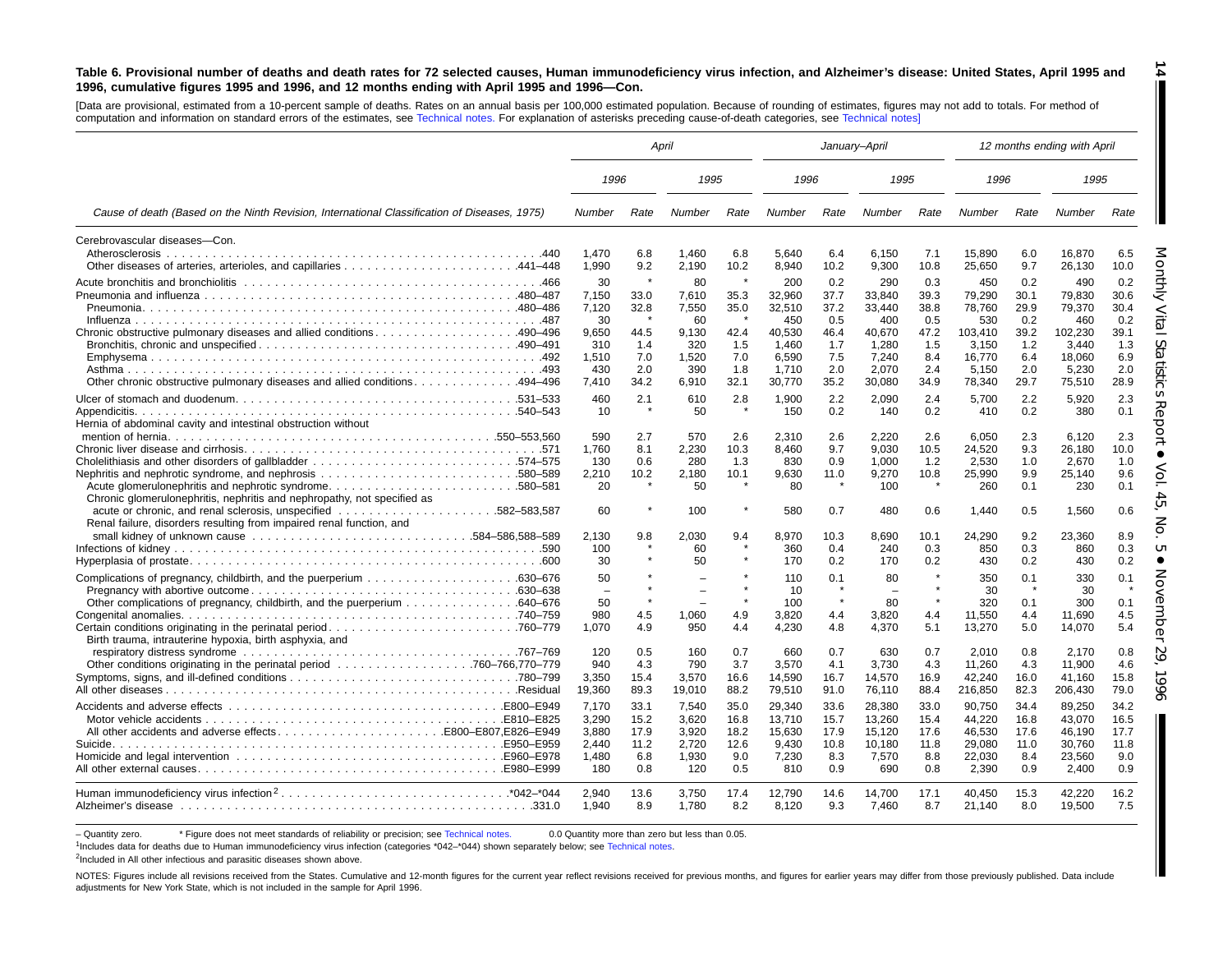#### Table 7. Provisional number of deaths and death rates for 16 selected subcategories of Malignant neoplasms, including neoplasms of lymphatic and hematopoietic tissues: United States, April 1995 and 1996, cumulative figures 1995 and 1996, and 12 months ending with April 1995 and 1996

[Data are provisional, estimated from a 10-percent sample of deaths. Rates on an annual basis per 100,000 estimated population. Because of rounding of estimates, figures may not add to totals. For method of computation and information on standard errors of the estimates, see [Technical](#page-16-0) notes]

|                                                                                                                                                                                                                                                                     |                                                                              |                                                                         | April                                                                            |                                                                         |                                                                                            | January-April                                                           |                                                                                            |                                                                         |                                                                                                 |                                                                         | 12 months ending with April                                                                     |                                                                         |
|---------------------------------------------------------------------------------------------------------------------------------------------------------------------------------------------------------------------------------------------------------------------|------------------------------------------------------------------------------|-------------------------------------------------------------------------|----------------------------------------------------------------------------------|-------------------------------------------------------------------------|--------------------------------------------------------------------------------------------|-------------------------------------------------------------------------|--------------------------------------------------------------------------------------------|-------------------------------------------------------------------------|-------------------------------------------------------------------------------------------------|-------------------------------------------------------------------------|-------------------------------------------------------------------------------------------------|-------------------------------------------------------------------------|
|                                                                                                                                                                                                                                                                     | 1996                                                                         |                                                                         | 1995                                                                             |                                                                         | 1996                                                                                       |                                                                         | 1995                                                                                       |                                                                         | 1996                                                                                            |                                                                         | 1995                                                                                            |                                                                         |
| Cause of death (Based on the Ninth Revision, International Classification of Diseases, 1975)                                                                                                                                                                        | Number                                                                       | Rate                                                                    | Number                                                                           | Rate                                                                    | Number                                                                                     | Rate                                                                    | Number                                                                                     | Rate                                                                    | Number                                                                                          | Rate                                                                    | Number                                                                                          | Rate                                                                    |
| Malignant neoplasms, including neoplasms of lymphatic and hematopoietic tissues <sup>1</sup> 140–208<br>Malignant neoplasms of colon, rectum, rectosigmoid junction, and anus 153,154<br>Malignant neoplasms of trachea, bronchus, and lung 162<br>179,182. 179,182 | 43,260<br>980<br>960<br>4,340<br>2,210<br>12,280<br>690<br>320<br>460<br>990 | 199.5<br>4.5<br>4.4<br>20.0<br>10.2<br>56.6<br>3.2<br>1.5<br>2.1<br>4.6 | 44,500<br>780<br>1,170<br>4,430<br>2,400<br>12,440<br>650<br>450<br>570<br>1,010 | 206.5<br>3.6<br>5.4<br>20.5<br>11.1<br>57.7<br>3.0<br>2.1<br>2.6<br>4.7 | 182,930<br>3,800<br>4,220<br>19,280<br>9,060<br>52,130<br>2,060<br>1.410<br>1,930<br>4,380 | 209.4<br>4.3<br>4.8<br>22.1<br>10.4<br>59.7<br>2.4<br>1.6<br>2.2<br>5.0 | 180,830<br>3,600<br>4,600<br>18,790<br>9,070<br>50,420<br>2,370<br>1,330<br>2,070<br>4,600 | 210.0<br>4.2<br>5.3<br>21.8<br>10.5<br>58.5<br>2.7<br>1.5<br>2.4<br>5.3 | 538,540<br>10,560<br>13,440<br>56,310<br>27,370<br>151,370<br>6,710<br>4,850<br>5,980<br>13,370 | 204.3<br>4.0<br>5.1<br>21.4<br>10.4<br>57.4<br>2.5<br>1.8<br>2.3<br>5.1 | 542,520<br>10,940<br>14,000<br>58,270<br>26,970<br>150,570<br>7,120<br>4.430<br>6,020<br>14,190 | 207.6<br>4.2<br>5.4<br>22.3<br>10.3<br>57.6<br>2.7<br>1.7<br>2.3<br>5.4 |
| Malignant neoplasms of kidney and other and unspecified urinary organs 189<br>Malignant neoplasms of brain and other and unspecified parts of nervous system 191,192<br>Hodgkin's disease                                                                           | 2,920<br>1,010<br>990<br>880<br>120<br>590. ا<br>940                         | 13.5<br>4.6<br>4.6<br>4.1<br>0.5<br>7.3<br>4.3                          | 3,000<br>930<br>950<br>930<br>150<br>1,900<br>890                                | 13.9<br>4.3<br>4.4<br>4.3<br>0.7<br>8.8<br>4.1                          | 11,600<br>4,030<br>3,920<br>4,090<br>630<br>7,410<br>3,680                                 | 13.3<br>4.6<br>4.5<br>4.7<br>0.7<br>8.5<br>4.2                          | 12,150<br>4,050<br>3,850<br>3,760<br>510<br>7,820<br>3,620                                 | 14.1<br>4.7<br>4.5<br>4.4<br>0.6<br>9.1<br>4.2                          | 33,990<br>11,520<br>11,620<br>11,870<br>1,650<br>22,860<br>10,420                               | 12.9<br>4.4<br>4.4<br>4.5<br>0.6<br>8.7<br>4.0                          | 36,030<br>10,970<br>11,280<br>12,090<br>1,490<br>22,930<br>10,420                               | 13.8<br>4.2<br>4.3<br>4.6<br>0.6<br>8.8<br>4.0                          |

<sup>1</sup>Includes figures for subcategories not shown.

NOTES: Figures include all revisions received from the States. Cumulative and 12-month figures for the current year reflect revisions received for previous months, and figures for earlier years may differ from those previo adjustments for New York State, which is not included in the sample for April 1996.

#### Table 8. Provisional number of deaths and death rates for firearm mortality: United States, April 1995 and 1996, cumulative figures 1995 and 1996, and 12 months ending **with April 1995 and 1996**

[Data are provisional, estimated from a 10-percent sample of deaths. Rates on an annual basis per 100,000 estimated population. Because of rounding of estimates, figures may not add to totals. For method of computation and information on standard errors of the estimates, see [Technical](#page-16-0) notes]

|                                                                                              | April                    |            |                            |            |                             |                   | January-April                |                          |                                  |                          | 12 months ending with April      |                          |
|----------------------------------------------------------------------------------------------|--------------------------|------------|----------------------------|------------|-----------------------------|-------------------|------------------------------|--------------------------|----------------------------------|--------------------------|----------------------------------|--------------------------|
|                                                                                              | 1996                     |            | 1995                       |            | 1996                        |                   | 1995                         |                          | 1996                             |                          | 1995                             |                          |
| Cause of death (Based on the Ninth Revision, International Classification of Diseases, 1975) |                          | Rate       | Number                     | Rate       | Number                      | Rate              | Number                       | Rate                     | Number                           | Rate                     | Number                           | Rate                     |
|                                                                                              | 2.550                    | 11.7       | 3.050                      | 14.1       | 11.610                      | 13.3              | 12.180                       | 14.1                     | 34.980                           | 13.3                     | 38,120                           | 14.6                     |
| Injury by firearms, undetermined whether accidentally or purposely inflicted. E985.0–E985.4  | 80<br>1,530<br>910<br>30 | 7.1<br>4.2 | 60<br>1.620<br>1.350<br>20 | 7.5<br>6.3 | 440<br>6,030<br>5.050<br>90 | 0.5<br>6.9<br>5.8 | 450<br>6.300<br>5.320<br>110 | 0.5<br>7.3<br>6.2<br>0.1 | 1.360<br>17.710<br>15.680<br>230 | 0.5<br>6.7<br>5.9<br>0.1 | 1.560<br>19,310<br>16,920<br>330 | 0.6<br>7.4<br>6.5<br>0.1 |

\* Figure does not meet standards of reliability or precision; see [Technical](#page-16-0) notes.

NOTES: Figures include all revisions received from the States. Cumulative and 12-month figures for the current year reflect revisions received for previous months, and figures for earlier years may differ from those previo adjustments for New York State, which is not included in the sample for April 1996.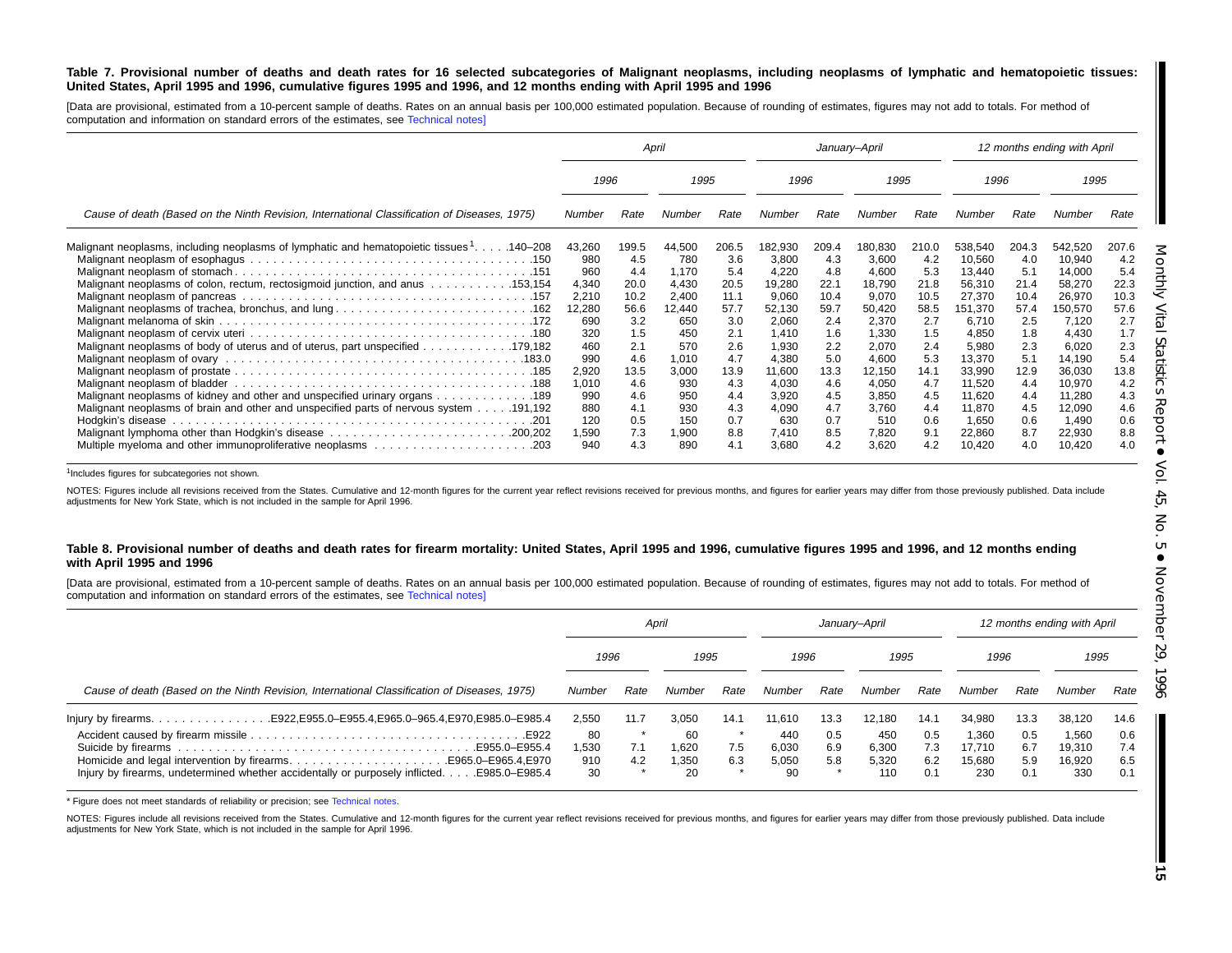#### <span id="page-15-0"></span>Table 9. Provisional number of deaths under 1 year and infant mortality rates, by age and for 10 selected causes: United States, April 1995 and 1996, cumulative figures **1995 and 1996, and 12 months ending with April 1995 and 1996**

[Data are provisional, estimated from <sup>a</sup> 10-percent sample of deaths. Rates on an annual basis per 100,000 live births. Because of rounding of estimates, figures may not add to totals. For method of computation and information on standard errors of the estimates, see [Technical](#page-16-0) notes]

|                                                                                                      | April                                                         |                                          |                                                          | January-April                                    |                                                                           |                                                                 |                                                                            | 12 months ending with April                                     |                                                                                |                                                                              |                                                                                |                                                                              |
|------------------------------------------------------------------------------------------------------|---------------------------------------------------------------|------------------------------------------|----------------------------------------------------------|--------------------------------------------------|---------------------------------------------------------------------------|-----------------------------------------------------------------|----------------------------------------------------------------------------|-----------------------------------------------------------------|--------------------------------------------------------------------------------|------------------------------------------------------------------------------|--------------------------------------------------------------------------------|------------------------------------------------------------------------------|
|                                                                                                      | 1996                                                          |                                          | 1995                                                     |                                                  | 1996                                                                      |                                                                 | 1995                                                                       |                                                                 | 1996                                                                           |                                                                              | 1995                                                                           |                                                                              |
| Age and cause of death (Based on the Ninth Revision, International Classification of Diseases, 1975) | Number                                                        | Rate                                     | Number                                                   | Rate                                             | Number                                                                    | Rate                                                            | Number                                                                     | Rate                                                            | Number                                                                         | Rate                                                                         |                                                                                | Rate                                                                         |
|                                                                                                      | 2,400                                                         | 762.0                                    | 2,300                                                    | 736.4                                            | 9,500                                                                     | 753.2                                                           | 10,100                                                                     | 784.2                                                           | 28.700                                                                         | 745.3                                                                        | 30,900                                                                         | 781.2                                                                        |
|                                                                                                      | 1,590<br>780                                                  | 510.4<br>250.4                           | 1.370<br>960                                             | 431.5<br>302.4                                   | 5,950<br>3,580                                                            | 470.1<br>282.9                                                  | 6.170<br>3,930                                                             | 478.9<br>305.1                                                  | 18.450<br>10.240                                                               | 478.7<br>265.7                                                               | 19,580<br>11,380                                                               | 494.9<br>287.6                                                               |
| .480–487<br>Birth trauma.<br>.Residual                                                               | 40<br>50<br>540<br>370<br>10<br>50<br>70<br>570<br>220<br>460 | 173.3<br>118.8<br>183.0<br>70.6<br>147.7 | 30<br>50<br>570<br>270<br>50<br>110<br>500<br>320<br>450 | 179.5<br>85.0<br>34.6<br>157.5<br>100.8<br>141.7 | 80<br>160<br>2.070<br>,200<br>90<br>180<br>370<br>2,340<br>1.030<br>2,010 | 12.6<br>163.6<br>94.8<br>14.2<br>29.2<br>184.9<br>81.4<br>158.8 | 70<br>160<br>2.150<br>1,280<br>30<br>170<br>400<br>2,390<br>1.170<br>2.280 | 12.4<br>166.9<br>99.4<br>13.2<br>31.0<br>185.5<br>90.8<br>177.0 | 210<br>360<br>6.080<br>3,480<br>250<br>480<br>1,190<br>7.700<br>2.770<br>6.160 | 5.4<br>9.3<br>157.8<br>90.3<br>6.5<br>12.5<br>30.9<br>199.8<br>71.9<br>159.8 | 240<br>360<br>6.730<br>3,920<br>160<br>560<br>1,380<br>7,800<br>3.470<br>6,340 | 6.1<br>9.1<br>170.1<br>99.1<br>4.0<br>14.2<br>34.9<br>197.1<br>87.7<br>160.2 |

\* Figure does not meet standards of reliability or precision; see [Technical](#page-16-0) notes.

– Quantity zero.

NOTES: Figures include all revisions received from the States. Cumulative and 12-month figures for the current year reflect revisions received for previous months, and figures for earlier years may differ from those previo adjustments for New York State, which is not included in the sample for April 1996.

**16**

 $\blacksquare$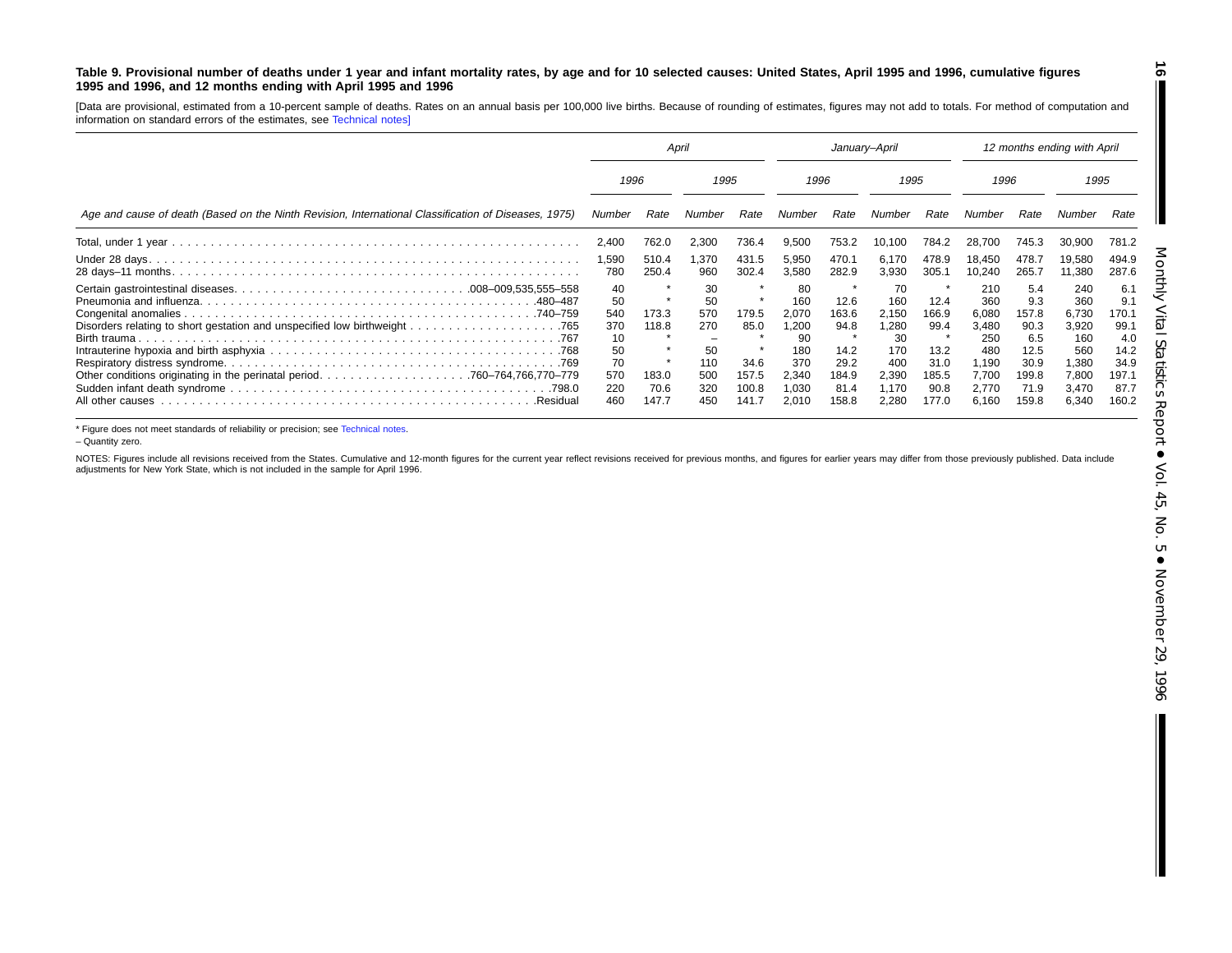# <span id="page-16-0"></span>**Technical notes**

# **Nature and sources of data**

Data in this report are provisional unless otherwise specified and include only events occurring within the United States (50 States and the District of Columbia). Mortality data exclude fetal deaths. Data for the Commonwealth of Puerto Rico are not included in the U.S. totals.

Birth, death, and infant death figures in [tables 2](#page-6-0) and [4](#page-8-0) for each State are estimates by State of residence. These estimates are derived by applying adjustment ratios to the actual counts of certificates for all events occurring in the State and received in registration offices during a 1-month period regardless of date of the event. The adjustment ratios for each data year represent the observed relationship between final State occurrence and residence figures for the three most recent years for which final data were available and are expressed as a single ratio for each State. As in previous years, monthly State marriage and divorce figures represent the actual count of all events occurring in the State (State of occurrence) that were received in the registration offices during the 1-month period. Delay in the receipt of certificates in a registration office may result in a low State figure for a given month followed by a high figure for the month(s) in which the delayed records are received. Data for previous months and cumulative data include revised figures received from the States.

Figures for births, deaths, and infant deaths for California in [tables 2](#page-6-0) and [4](#page-8-0) contain adjustments for varying lengths of State reporting periods. Figures for Texas for all events shown in [tables 2–4](#page-6-0) also are adjusted for varying lengths of State reporting periods. The figures for both States are adjusted by the ratio between the number of days in the data month and the number of days in the State reporting period. The adjusted figures are included in the U.S. totals shown elsewhere in this report.

U.S. totals for births, deaths, and infant deaths are based on the State estimates by State of residence and, therefore, in effect, exclude events to nonresidents of the United States. Events to nonresidents of the United States are included in all

marriage and divorce figures. The effect of excluding events to nonresidents from the U.S. totals is small.

# Provisional totals for the United States include estimates for State data shown as not available. Provisional totals for births and marriages for the entire United States include adjustments for observed differences between provisional and final monthly figures.

Divorce figures include reported annulments. The monthly national divorce estimate is obtained by multiplying the total for the reporting areas by the ratio observed between the most recent final annual divorce total for the United States and the provisional total for the reporting areas combined.

*Random variation*—Although the counts in this report are not subject to sampling variability (except the Current Mortality Sample), they may be affected by random variation. When the number of events is small and the probability of such an event is small, considerable caution must be observed in interpreting the data. Such infrequent events may be assumed to follow a Poisson probability distribution. For this distribution a simple approximation may be used to estimate the random variation as follows:

If *N* is the number of events in the population and *R* is the corresponding rate, the chances are 19 in 20 that

1. 
$$
N - 2\sqrt{N}
$$
 and  $N + 2\sqrt{N}$ 

covers the ''true'' number of events.

2. 
$$
R-2
$$
  $\frac{R}{\sqrt{N}}$  and  $R+2$   $\frac{R}{\sqrt{N}}$ 

covers the ''true'' rate.

If the rate  $R_1$  corresponding to  $N_1$ events is compared with the rate  $R_2$  corresponding to  $N_2$  events, the difference between the two rates may be regarded as statistically significant at the 0.05 level if it exceeds

$$
2\sqrt{\frac{R_1^2}{N_1} + \frac{R_2^2}{N_2}}
$$

Additional information on random variation in numbers of events, rates, and ratios may be found in the technical appendixes of *Vital Statistics of the United States, 1990, Volumes I and II.*

### **Rates**

Rates are on an annual basis and, except for infant mortality rates, are per 1,000 or 100,000 estimated population residing in the United States. The populations used for computing these rates are furnished by the U.S. Bureau of the Census. Rates shown in this report beginning with 1992 were computed using populations based on the 1990 Census enumeration comparable to those used for final data. Monthly rates are based on populations estimated for the specific month. Year-to-date rates are averages of monthly rates that have been weighted by the number of days in the corresponding months. Rates for 12-month periods are the sum of events for the period per population estimated at the midpoint of the period.

Infant mortality rates are deaths under 1 year of age for the specified period (monthly, year-to-date, or 12-month period) per 1,000 or 100,000 live births. Births used for computing monthly and year-to-date infant mortality rates are adjusted for monthly variation in the number of births. Births used to compute 12-month rates do not contain this adjustment. Births used for computing infant mortality rates are not corrected for observed differences between provisional and final monthly figures as described earlier in ''Nature and sources of data.'' Because monthly infant mortality rates are based on relatively few events, they are highly variable. Therefore, comparisons of monthly infant mortality rates should be interpreted cautiously; see ''Random variation.''

Age-adjusted death rates are used to compare relative mortality risks across groups and over time. However, they should be viewed as constructs or indexes rather than as direct or actual measures of mortality risk. Statistically, they are weighted averages of the age-specific death rates, where the weights represent the fixed population proportions by age. See chapter 5 of an earlier report (1). The age-adjusted death rates presented in this report were computed by the direct method, that is, by applying age-specific death rates to the U.S. standard million population (2). See also chapter 10 of an earlier report (1). Age groups in [table 5](#page-9-0) were used to compute the age-adjusted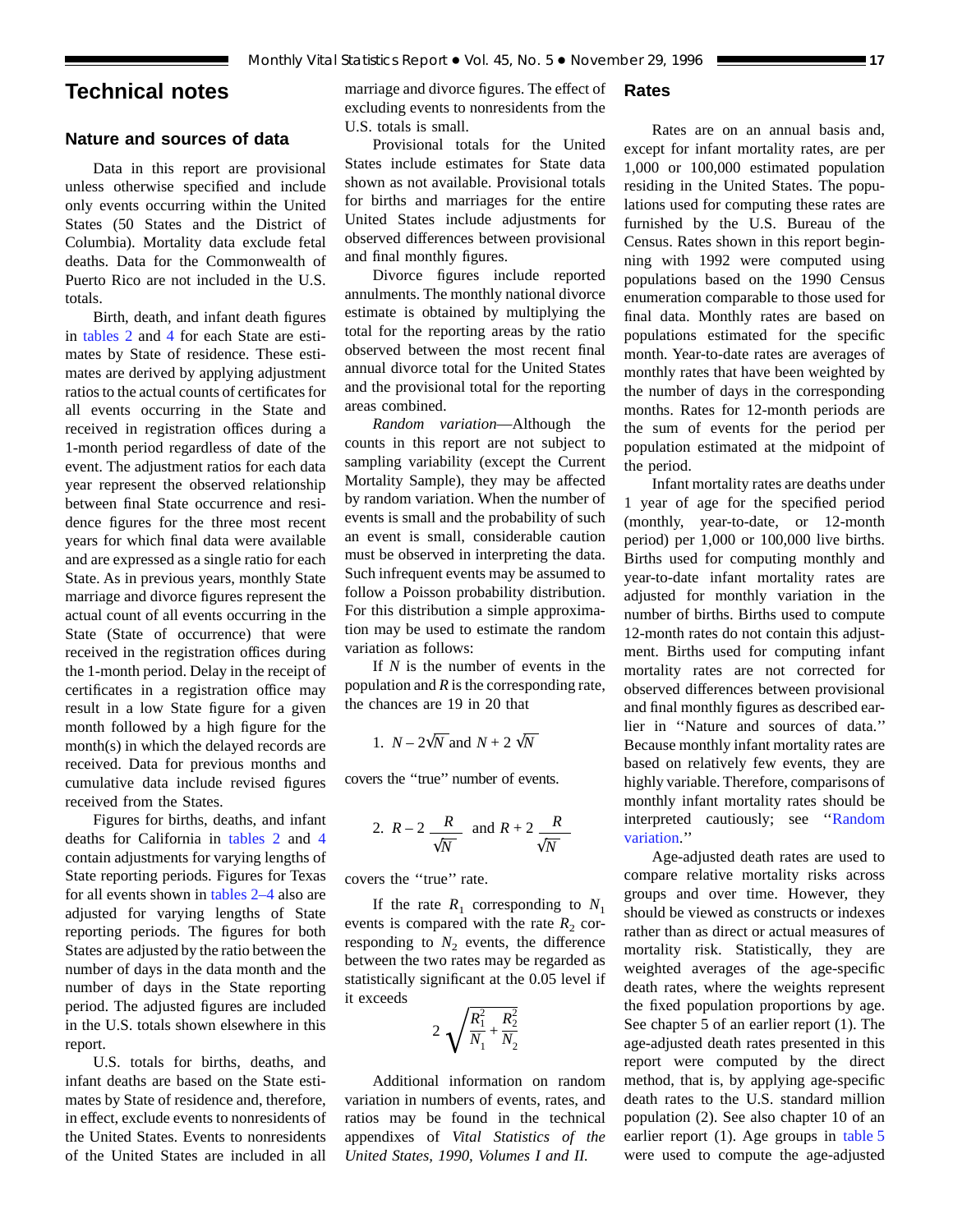rates shown in that table. It is important not to compare age-adjusted rates with crude rates.

## **Current Mortality Sample**

The Current Mortality Sample (CMS) is a 10-percent systematic sample of death certificates drawn each month after the certificates are counted in the State registration offices. Deaths and death rates for the United States by age, race, sex, and cause are estimated based on the sample. Because of the additional time required to select and process the certificates, data based on the CMS are published 1 month after publication of the U.S. and State counts. Complete information concerning the underlying cause of death sometimes is not available when the sample is drawn. As a result estimates based on sample counts for certain causes are biased. Correction for bias is not made in this report.

Estimated numbers of deaths based on the sample were proportionately adjusted to be consistent with estimates based on the count of death certificates received in State registration offices.

*HIV infection*—Beginning with data for 1987, the National Center for Health Statistics introduced categories \*042– \*044 for classifying and coding Human immunodeficiency virus (HIV) infection. The asterisks before the categories indicate that these codes are not part of the

*Ninth Revision, International Classification of Diseases.* Deaths classified to these categories are included in All other infectious and parasitic diseases in the List of 72 Selected Causes of Death and are also shown separately at the bottom of [table 6.](#page-12-0)

*Sampling variability*—Because the estimates of deaths and death rates presented in this report with the exception of total deaths and deaths under 1 year are based on a sample of death certificates, they are subject to sampling variability. The estimated relative standard error in the following table is a measure of the

**Relative standard errors for estimated numbers of deaths from the Current Mortality Sample expressed as a percent of the estimate**

|                                                                                                                         | Relative standard error<br>of estimate (as percent)                                          |                                                                                                     |  |  |  |  |  |  |
|-------------------------------------------------------------------------------------------------------------------------|----------------------------------------------------------------------------------------------|-----------------------------------------------------------------------------------------------------|--|--|--|--|--|--|
| <b>Estimated number</b><br>of deaths                                                                                    | 170,000<br>estimated<br>deaths<br>each month                                                 | 2,000,000<br>estimated<br>deaths<br>each year                                                       |  |  |  |  |  |  |
| 10<br>20<br>50.<br>100<br>200<br>500<br>1.000<br>2,000<br>5,000<br>10,000<br>20,000<br>50.000<br>$100,000$<br>$200,000$ | 94.9<br>67.1<br>42.4<br>30.0<br>21.2<br>13.4<br>9.5<br>6.7<br>4.2<br>2.9<br>2.0<br>11<br>0.6 | 94.9<br>67.1<br>424<br>30.0<br>21.2<br>13.4<br>9.5<br>6.7<br>4.2<br>3.0<br>2.1<br>1.3<br>0.9<br>0.6 |  |  |  |  |  |  |
| $500,000$<br>1,000,000<br>.                                                                                             |                                                                                              | 04<br>0.2                                                                                           |  |  |  |  |  |  |

sampling error of the estimated number of deaths (or of the estimated death rate) expressed as a percent of the estimate. The first column refers to monthly estimates; the second to annual; cumulative year-to-date totals fall between the two.

The chances are about 2 in 3 that the percent difference between an estimate and the result of a complete count is less than the percent shown. The chances are about 19 in 20 that the percent difference is less than twice the percent shown. A figure based on 100 or fewer estimated deaths has a relative standard error of 30 percent or more and is, therefore, considered unreliable. A rate based on 100 or fewer estimated deaths has been replaced by an asterisk.

Unless otherwise specified comparisons made in the text between death rates based on the CMS were statistically significant at the 0.05 level of significance. Lack of comment in the text about any two rates does not mean that the difference was tested and found not to be significant at this level.

# **References**

1. Feinleib M, Zarate AO, eds. Reconsidering age adjustment procedures: Workshop proceedings. National Center for Health Statistics. Vital Health Stat 4(29). 1992.

2. Grove RD, Hetzel AM. Vital statistics rates in the United States, 1940–1960. Public Health Service. Washington: National Center for Health Statistics. 1968.